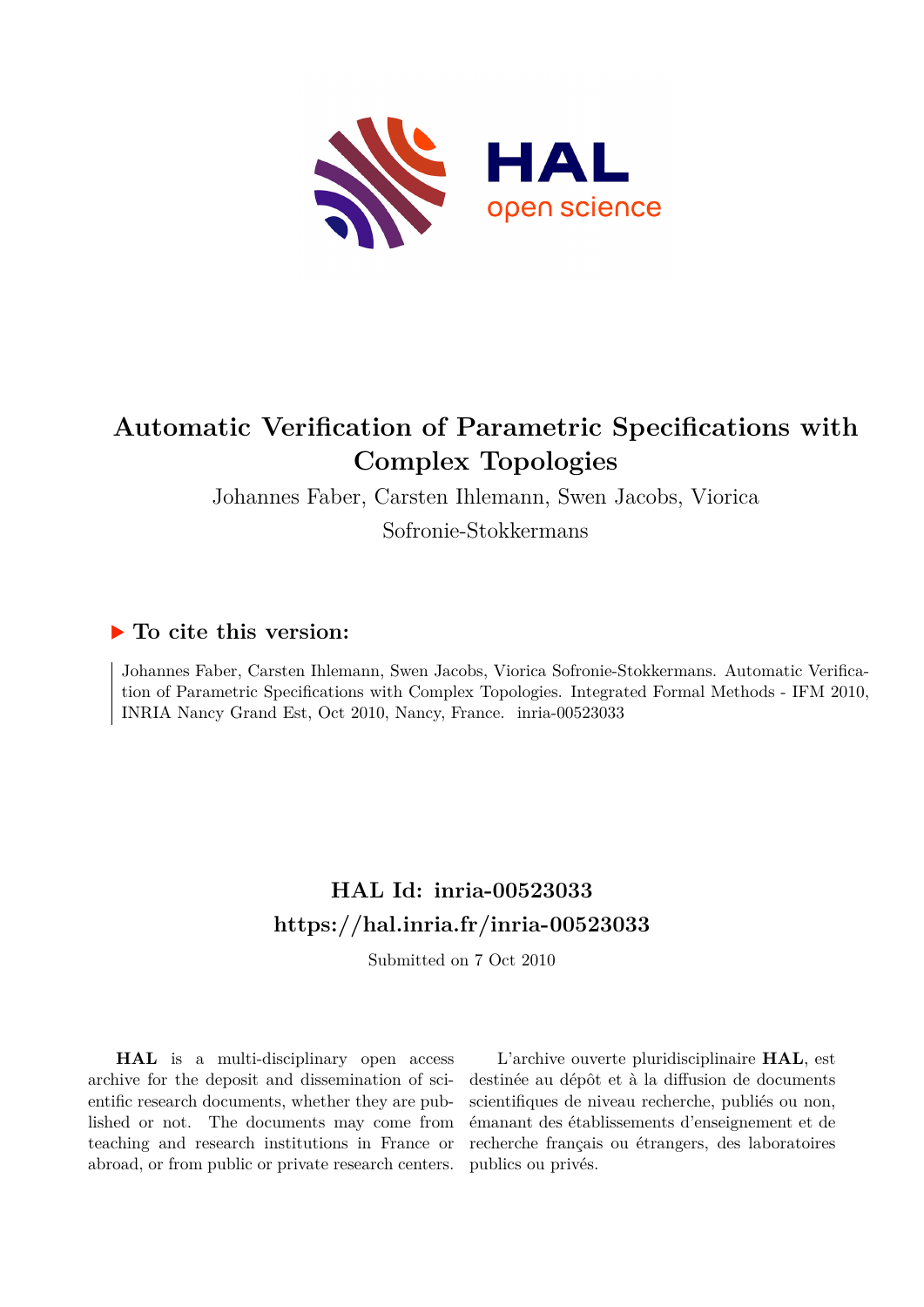# Automatic Verification of Parametric Specifications with Complex Topologies<sup>\*</sup>

Johannes Faber<sup>1</sup>, Carsten Ihlemann<sup>2</sup>, Swen Jacobs<sup>3</sup>, and Viorica Sofronie-Stokkermans<sup>2</sup>

<sup>1</sup> Department of Computing Science, University of Oldenburg, Germany Max-Planck-Institut für Informatik, Saarbrücken, Germany  $^3$ École Polytechnique Fédérale de Lausanne, Switzerland

Abstract. The focus of this paper is on reducing the complexity in verification by exploiting modularity at various levels: in specification, in verification, and structurally. For specifications, we use the modular language CSP-OZ-DC, which allows us to decouple verification tasks concerning data from those concerning durations. At the verification level, we exploit modularity in theorem proving for rich data structures and use this for invariant checking. At the structural level, we analyze possibilities for modular verification of systems consisting of various components which interact. We illustrate these ideas by automatically verifying safety properties of a case study from the European Train Control System standard, which extends previous examples by comprising a complex track topology with lists of track segments and trains with different routes.

## <span id="page-1-0"></span>1 Introduction

Parametric real-time systems arise in a natural way in a wide range of applications, including controllers for systems of cars, trains, and planes. Since many such systems are safety-critical, there is great interest in methods for ensuring that they are safe. In order to verify such systems, one needs (i) suitable formalizations and (ii) efficient verification techniques. In this paper, we analyze both aspects. Our main focus throughout the paper will be on reducing complexity by exploiting modularity at various levels: in the specification, in verification, and also structurally. The main contributions of the paper are:

- (1) We exploit modularity at the specification level. In Sect. [2,](#page-3-0) we use the modular language CSP-OZ-DC (COD), which allows us to separately specify processes (as Communicating Sequential Processes, CSP), data (using Object-Z, OZ) and time (using the Duration Calculus, DC).
- (2) We exploit modularity in verification (Sect. [3\)](#page-6-0).
	- First, we consider transition constraint systems (TCSs) that can be automatically obtained from the COD specification, and address verification tasks such as invariant checking. We show that for pointer data structures, we can obtain decision procedures for these verification tasks.

<sup>⋆</sup> This work was partly supported by the German Research Council (DFG) under grant SFB/TR 14 AVACS. See <http://www.avacs.org> for more information.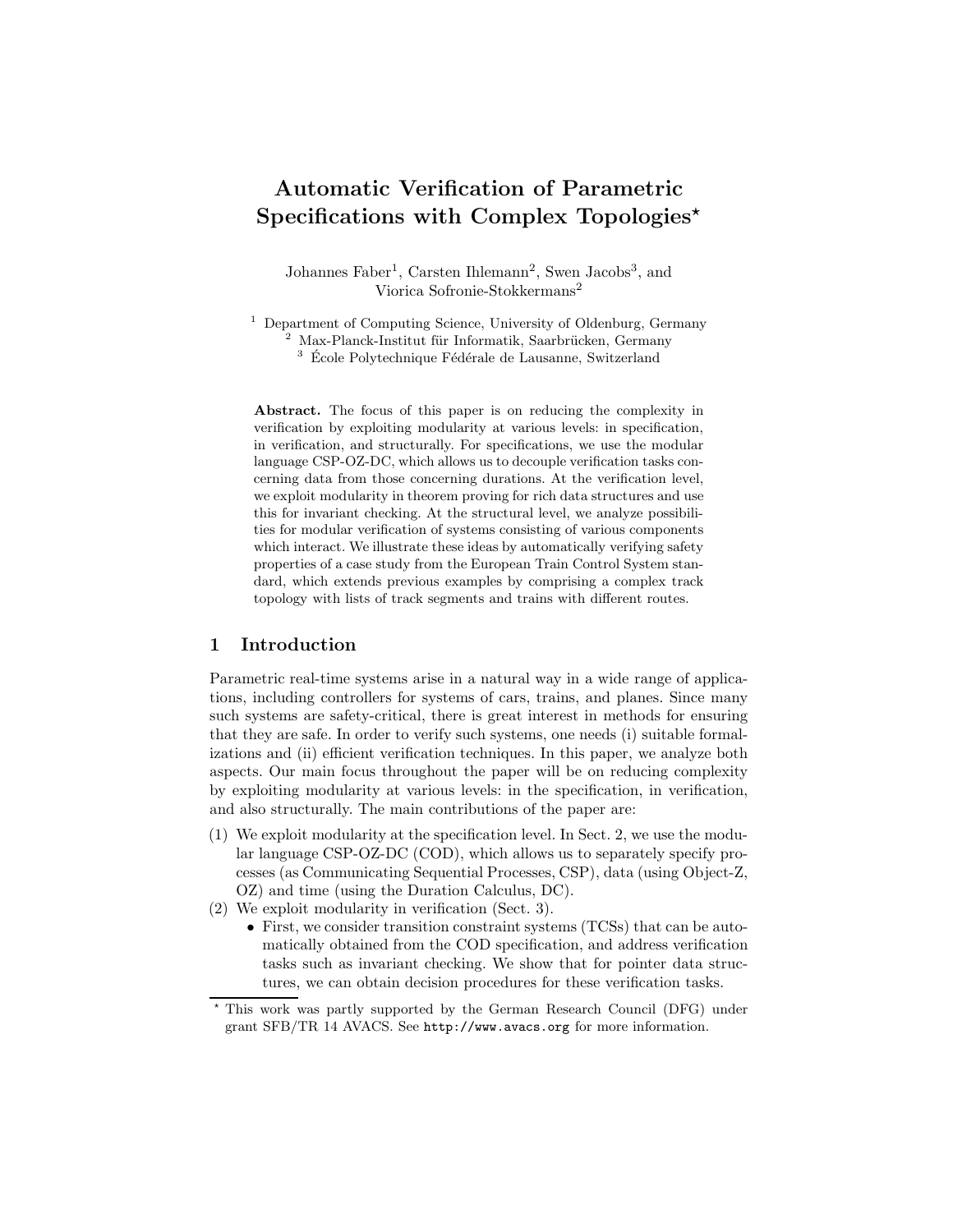- Then we analyze situations in which the use of COD specifications allows us to decouple verification tasks concerning data (OZ) from verification tasks concerning durations (DC). For systems with a parametric number of components, this allows us to impose (and verify) conditions on the single components which guarantee safety of the overall complex system.
- (3) We also use modularity at a structural level. In Sect. [4,](#page-12-0) we use results from [\[24\]](#page-16-0) to obtain possibilities for modular verification of systems with complex topologies by decomposing them into subsystems with simpler topologies.
- (4) We describe a tool chain which translates a graphical UML version of the CSP-OZ-DC specification into TCSs, and automatically verifies the specification using our prover H-PILoT and other existing tools (Sect. [5\)](#page-13-0).
- (5) We illustrate the ideas on a running example taken from the European Train Control System standard (a system with a complex topology and a parametric number of components—modeled using pointer data structures and parametric constraints), and present a way of fully automatizing verification (for given safety invariants) using our tool chain.

Related work. Model-based development and verification of railway control systems with a complex track topology are analyzed in [\[10\]](#page-16-1). The systems are described in a domain-specific language and translated into SystemC code that is verified using bounded model checking. Neither verification of systems with a parametric number of components nor pointer structures are examined there.

In existing work on the verification of parametric systems often only few aspects of parametricity are studied together. [\[21\]](#page-16-2) addresses the verification of temporal properties for hybrid systems (in particular also fragments of the ETCS as case study) but only supports parametricity in the data domain. [\[2\]](#page-15-0) presents a method for the verification of a parametric number of timed automata with real-valued clocks, while in [\[5\]](#page-15-1) only finite-state processes are considered. In [\[3\]](#page-15-2), regular model checking for a parametric number of homogeneous linear processes and systems operating on queues or stacks is presented. There is also work on the analysis of safety properties for parametrized systems with an arbitrary number of processes operating on unbounded integer variables  $[1,7,16]$  $[1,7,16]$  $[1,7,16]$ . In contrast to ours, these methods sacrifice completeness by using either an over-approximation of the transition relation or abstractions of the state space. We, on the other hand, offer complete methods (based on decision procedures for data structures) for problems such as invariant checking and bounded model checking.

Motivating example. Consider a system of trains on a complex track topology as depicted in Fig. [1,](#page-3-1) and a radio block center (RBC) that has information about track segments and trains, like e.g. length, occupying train and allowed maximal speed for segments, and current position, segment and speed for trains. We will show under which situations safety of the system with complex track topology is a consequence of safety of systems with linear track topology. Such modular verification possibilities allow us to consider the verification of a simplified version of this example, consisting of a *linear track* (representing a concrete route in the track topology), on which trains are allowed to enter or leave at given points. We model a general RBC controller for an area with a linear track topology and an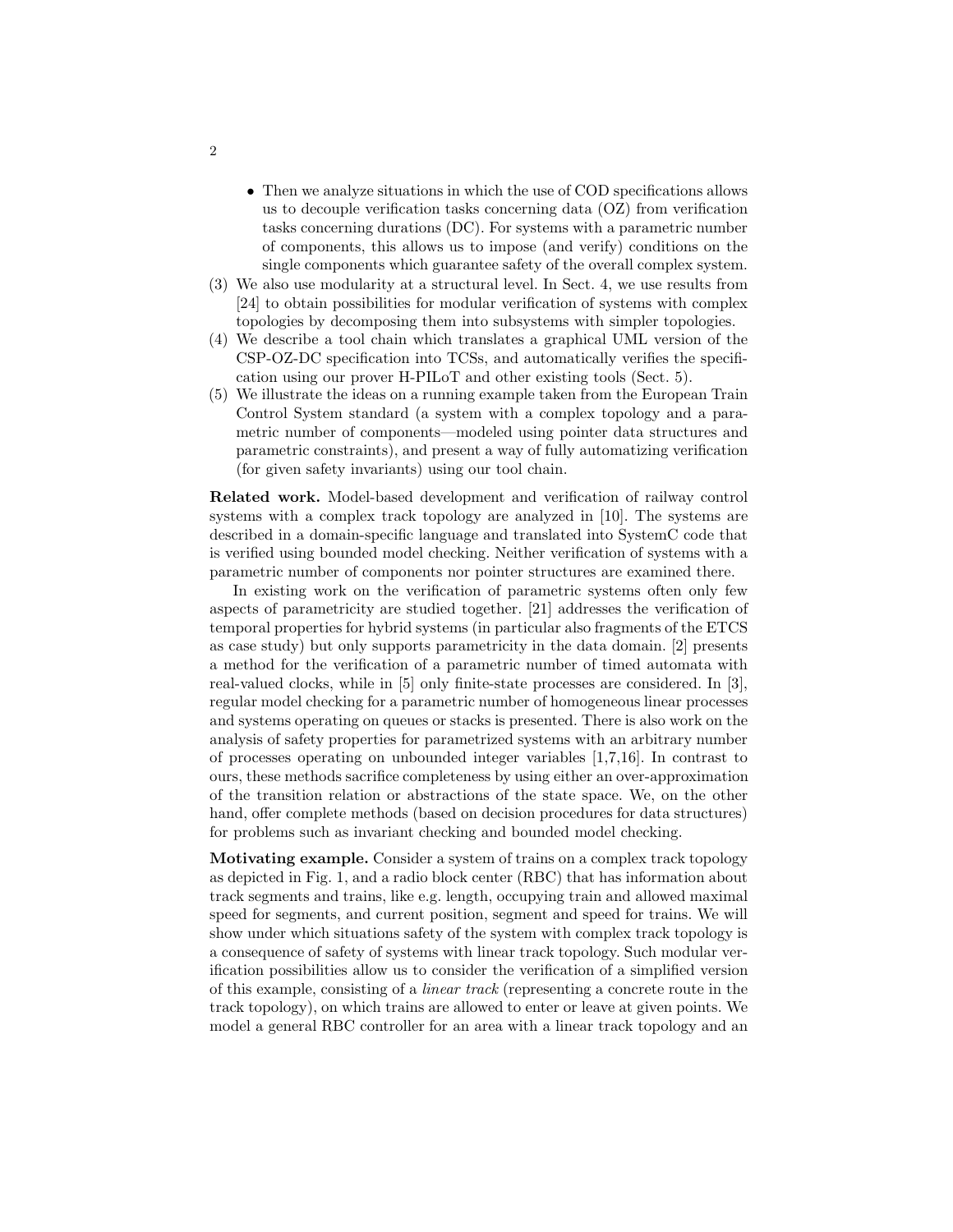



<span id="page-3-1"></span>Fig. 1. Complex Track Topology

<span id="page-3-2"></span>Fig. 2. Linear Track Topology

arbitrary number of trains. For this, we use a theory of pointers with sorts t (for trains; next, returns the next train on the track) and  $s$  (for segments; with next,  $prev<sub>s</sub>$  describing the next/previous segment on the linear track). The link between trains and segments is described by appropriate functions train and segm (cf. Fig. [2\)](#page-3-2). In addition, we integrated a simple timed train controller Train into the model. This allowed us to certify that certain preconditions for the verification of the RBC are met by every train which satisfies the specification of Train, by reasoning on the timed and the untimed part of the system independently.

## <span id="page-3-0"></span>2 Modular Specifications: CSP-OZ-DC

We start by presenting the specification language CSP-OZ-DC (COD) [\[12,](#page-16-4)[11\]](#page-16-5) which allows us to present in a modular way the control flow, data changes, and timing aspects of the systems we want to verify. We use *Communicating Sequential Processes* (CSP) to specify the control flow of a system using processes over events; *Object-Z* (OZ) for describing the state space and its change, and the *Duration Calculus* (DC) for modeling (dense) real-time constraints over durations of events. The operational semantics of COD is defined in [\[11\]](#page-16-5) in terms of a timed automata model. For details on CSP-OZ-DC and its semantics, we refer to [\[12](#page-16-4)[,11](#page-16-5)[,9\]](#page-16-6). Our benefits from using COD are twofold:

- COD is compositional in the sense that it suffices to prove safety properties for the separate components to prove safety of the entire system [\[11\]](#page-16-5). This makes it possible to use different verification techniques for different parts of the specification, e.g. for control structure and timing properties.
- $-$  We benefit from high-level tool support given by Syspect<sup>[4](#page-3-3)</sup>, a UML editor for a dedicated UML profile [\[20\]](#page-16-7) proposed to formally model real-time systems. It has a semantics in terms of COD. Thus, Syspect serves as an easy-to-use front-end to formal real-time specifications, with a graphical user interface.

#### <span id="page-3-4"></span>2.1 Example: Systems of Trains on Linear Tracks

To illustrate the ideas, we present some aspects of the case study mentioned in Sect. [1](#page-1-0) (the full case study is presented in [\[8\]](#page-16-8)). We exploit the benefits of COD in (i) the specification of a complex RBC controller; (ii) the specification of a controller for individual trains; and (iii) composing such specifications. Even though space does not allow us to present all details, we present aspects of the example which cannot be considered with other formalisms, and show how to cope in a natural way with parametricity.

<span id="page-3-3"></span><sup>4</sup> <http://csd.informatik.uni-oldenburg.de/~syspect/>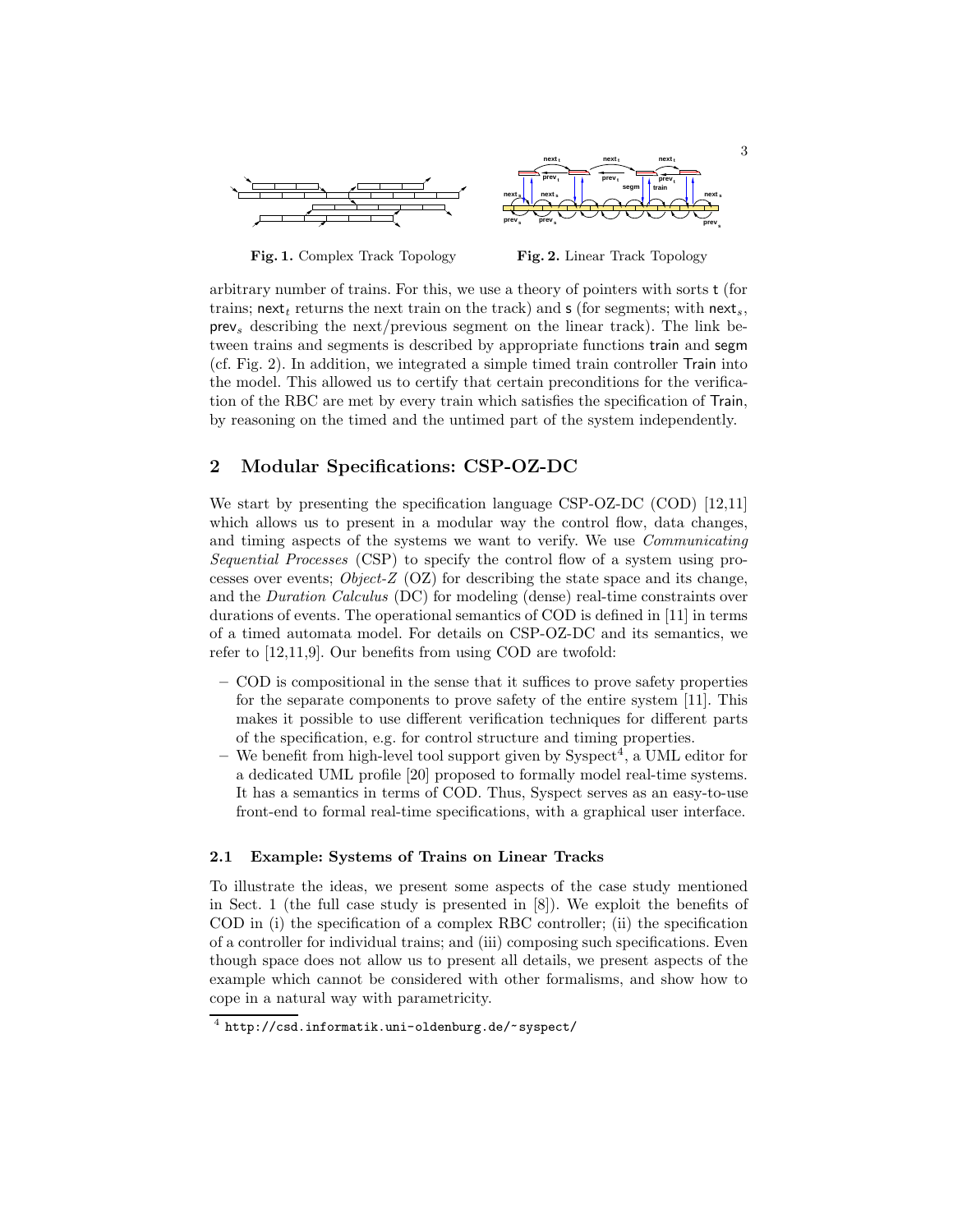CSP part. The processes and their interdependency is specified using the CSP specification language. The RBC system passes repeatedly through four phases, modeled by events with corresponding COD schemata *updSpd* (*speed update*), *req* (*request update*), *alloc* (*allocation update*), and *updPos* (*position update*).

| $CSP-$                              |                                               |                                                                        |                                                   |  |  |  |  |
|-------------------------------------|-----------------------------------------------|------------------------------------------------------------------------|---------------------------------------------------|--|--|--|--|
|                                     |                                               | method $enter: [s1? : Segment; t0? : Train; t1? : Train; t2? : Train]$ |                                                   |  |  |  |  |
|                                     | method leave: [ls?: Segment; $lt?$ : Train]   |                                                                        |                                                   |  |  |  |  |
|                                     | local_chan alloc, req, updPos, updSpd         |                                                                        |                                                   |  |  |  |  |
|                                     |                                               |                                                                        |                                                   |  |  |  |  |
| $main=((updSpd \rightarrow State1)$ | $State1 \triangleq ((req \rightarrow State2)$ | $State2\overset{c}=(\text{(alloc}\rightarrow State3)$                  | $State3\overset{c}{=}((updPos \rightarrow main))$ |  |  |  |  |
| $\Box$ (leave $\rightarrow$ main)   | $\Box$ (leave $\rightarrow$ State1)           | $\Box$ (leave $\rightarrow$ State2)                                    | $\Box$ (leave $\rightarrow$ State3)               |  |  |  |  |
| $\Box$ (enter- $\rightarrow$ main)) | $\Box$ (enter $\rightarrow$ State1))          | $\Box$ (enter $\rightarrow$ State2))                                   | $\Box$ (enter $\rightarrow$ State3))              |  |  |  |  |

The *speed update* models the fact that every train chooses its speed according to its knowledge about itself and its track segment as well as the next track segment. The *request update* models how trains send a request for permission to enter the next segment when they come close to the end of their current segment. The *allocation update* models how the RBC may either grant these requests by allocating track segments to trains that have made a request, or allocate segments to trains that are not currently on the route and want to enter. The *position update* models how all trains report their current positions to the RBC, which in turn de-allocates segments that have been left and gives movement authorities to the trains. Between any of these four updates, we can have trains *leaving* or *entering* the track at specific segments using the events *leave* and *enter* . The effects of these updates are defined in the OZ part.

OZ part. The OZ part of the specification consists of data classes, axioms, the Init schema, and update rules.

Data classes. The data classes declare function symbols that can change their values during runs of the system, and are used in the OZ part of the specification.

| $- SegmentData$                         |                      | TrainData                           |                    |
|-----------------------------------------|----------------------|-------------------------------------|--------------------|
| $train : Segment \rightarrow Train$     | Train on segment     | $seqm: Train \rightarrow Segment$   | [Train segment]    |
| $req: Segment \rightarrow \mathbb{Z}$   | [Requested by train] | $next: Train \rightarrow Train$     | [Next train]       |
| alloc: Seqment $\rightarrow \mathbb{Z}$ | [Allocated by train] | $spd: Train \rightarrow \mathbb{R}$ | [Speed]            |
|                                         |                      | $pos: Train \rightarrow \mathbb{R}$ | [Current position] |
|                                         |                      | $prev: Train \rightarrow Train$     | [Prev. train]      |

Axioms. The axiomatic part defines properties of the data structures and system parameters which do not change during an execution of the system:  $gmax: \mathbb{R}$  (the global maximum speed),  $decmax: \mathbb{R}$  (the maximum deceleration of trains),  $d : \mathbb{R}$  (a safety distance between trains), and  $bd : \mathbb{R} \to \mathbb{R}$  (mapping the speed of a train to a safe approximation of the corresponding braking distance). We specify properties of those parameters, among which an important one is  $d > bd(qmax) + qmax \cdot \Delta t$  stating that the safety distance d to the end of the segment is greater than the braking distance of a train at maximal speed *gmax* plus a further safety margin (distance for driving ∆*t* time units at speed *gmax* ). Furthermore, unique, non-negative ids for trains (sort *Train*) and track segments (sort *Segment*) are defined. The route is modeled as a doubly-linked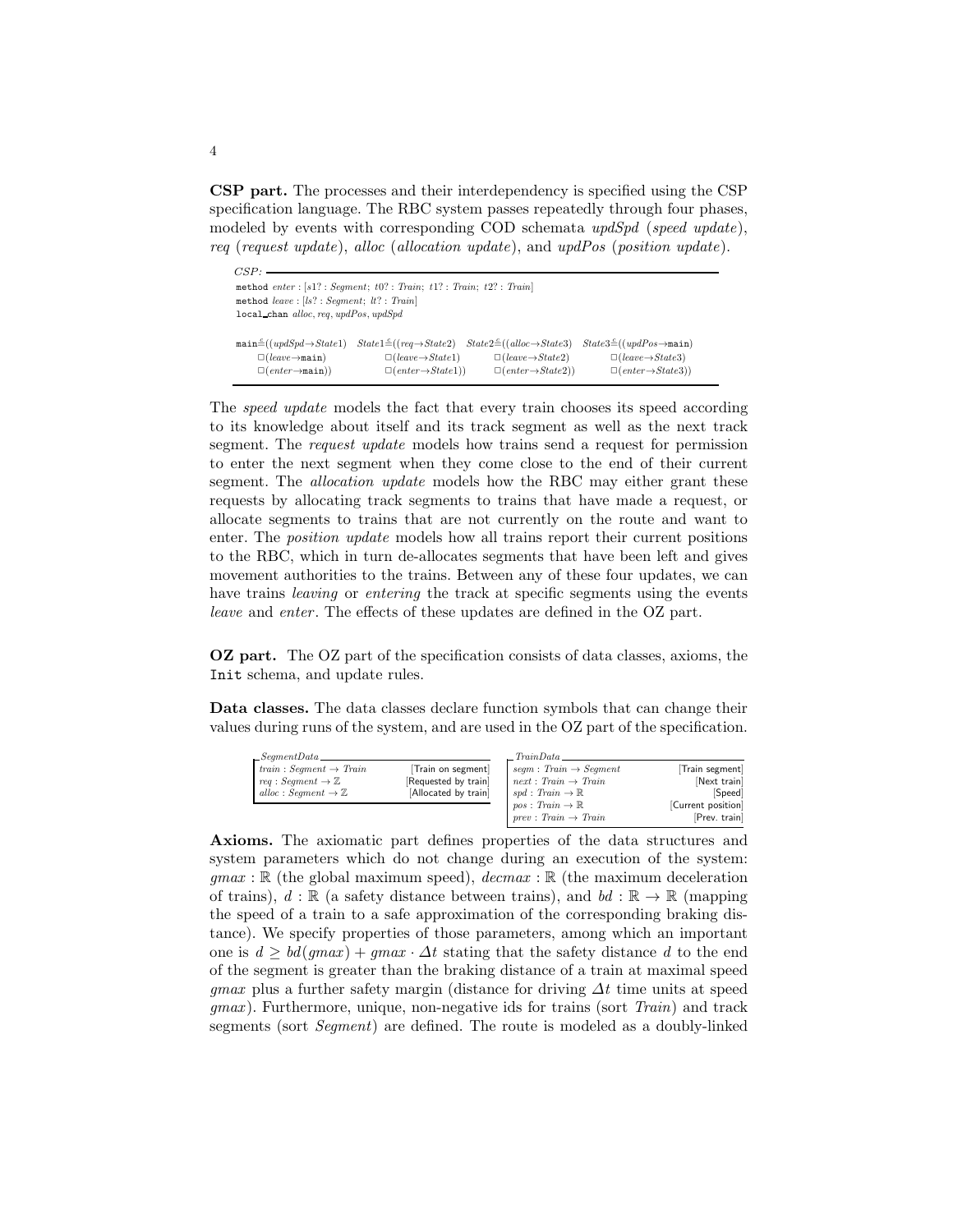$list<sup>5</sup>$  $list<sup>5</sup>$  $list<sup>5</sup>$  of track segments, where every segment has additional properties specified by the constraints in the state schema.  $\overline{v_t}$  : *Train* • *tid*(*t*) > 0

 $∀ t1, t2$ : *Train*  $| t1 ≠ t2 \cdot tid(t1) ≠ tid(t2)$  $\forall s : Segment \bullet pres(nexts(s)) = s$  $\forall s : Segment \bullet nexts(prevs(s)) = s$  $∀ s : Segment \bullet sid(s) > 0$ ∀ *s* : *Segment* • *sid*(*nexts*(*s*)) > *sid*(*s*)  $\forall s1, s2 : Segment \mid s1 \neq s2 \bullet sid(s1) \neq sid(s2)$  $∀ s : Segment \mid s ≠ snil \bullet length(s) > d + gmax \cdot \Delta t$  $\forall s : Segment \mid s \neq snil \bullet 0 < lmax(s) \land lmax(s) \leq gmax$ ∀ *s* : *Segment* • *lmax* (*s*) ≥ *lmax* (*prevs*(*s*)) − *decmax* · ∆*t*  $\forall s1, s2 : Segment \bullet tid(incoming(s1)) \neq tid(train(s2))$ <sup>\*</sup>) E.g., *sid* is increasing along the *nexts* pointer, the *length* of a segment is bounded from below in terms of *d* and  $gmax \cdot \Delta t$ , and the difference between local maximal speeds on neighboring segments is bounded by  $decmax \cdot \Delta t$ . Finally, we have a function *incoming*, the value of which is either a train which wants to enter the given segment from outside the current route, or *tnil* if there is no such train. Although the valuation of *incoming* can change during an execution, we consider the constraint (\*) as a property of our environment that always holds. Apart from that, incoming may change arbitrarily and is not explicitly updated. Note that *Train* and *Segment* are pointer sorts with a special null element (*tnil* and *snil*, respectively), and all constraints implicitly only hold for non-null elements. So, constraint (\*) actually means

 $\forall s1, s2 : Segment \mid s1 \neq snil \neq s2 \land incoming(s1) \neq tril \land train(s2) \neq tril$ 

•  $tid(incoming(s1)) \neq tid(train(s2))$ 

Init schema. The Init *schema* describes the initial state of the system. It essentially states that trains are arranged in a doubly-linked list, that all trains are initially placed correctly on the track segments and that all trains respect their speed limits.

Init  $\forall t : Train \bullet train(segm(t)) = t$  $\forall t : Train \bullet next(prev(t)) = t$  $\forall t : Train \bullet prev(next(t)) = t$ ∀ *t* : *Train* • 0 ≤ *pos*(*t*) ≤ *length*(*segm*(*t*)) ∀ *t* : *Train* • 0 ≤ *spd*(*t*) ≤ *lmax* (*segm*(*t*)) ∀ *t* : *Train* • *alloc*(*segm*(*t*)) = *tid*(*t*) ∀ *t* : *Train* • *alloc*(*nexts*(*segm*(*t*))) = *tid*(*t*) ∨ *length*(*segm*(*t*)) − *bd*(*spd*(*t*)) > *pos*(*t*)  $\forall s : Segment \bullet \, segment(s)) = s$ 

Update rules. Updates of the state space, that are executed when the corresponding event from the CSP part is performed, are specified with *effect schemata*. The schema for *updSpd*, for instance, consists of three rules, distinguishing (i) trains whose distance to the end of the segment is greater than the safety distance *d* (the first two lines of the constraint), (ii) trains that are beyond the safety distance near the end of the segment, and for which the next segment is allocated, and (iii) trains that are near the end of the segment without an allocation. In case (i), the train can choose an arbitrary speed below the maximal speed of the current segment. In case (ii), the train needs to brake if the speed limit of the next segment is below the current limit. In case (iii), the train needs to brake such that it safely stops before reaching the end of the segment.

| $\rule{1em}{0.15mm} \begin{picture}(18,10) \put(0,0){\dashbox{0.5}(10,0){ }} \thicklines \put(0,0){\dashbox{0.5}(10,0){ }} \thicklines \put(0,0){\dashbox{0.5}(10,0){ }} \thicklines \put(0,0){\dashbox{0.5}(10,0){ }} \thicklines \put(0,0){\dashbox{0.5}(10,0){ }} \thicklines \put(0,0){\dashbox{0.5}(10,0){ }} \thicklines \put(0,0){\dashbox{0.5}(10,0){ }} \thicklines \put(0,0){\dashbox{0.5}(10,0){ }} \$<br>$\Delta(spd)$                                                                                                                         |
|------------------------------------------------------------------------------------------------------------------------------------------------------------------------------------------------------------------------------------------------------------------------------------------------------------------------------------------------------------------------------------------------------------------------------------------------------------------------------------------------------------------------------------------------------------|
| $\forall t : Train \mid pos(t) < length(segm(t)) - d \land spd(t) - decmax \cdot \Delta t > 0$<br>• $max{0, spd(t) - decmax \cdot \Delta t} \leq spd'(t) \leq lmax(segm(t))$<br>$\forall t : Train \mid pos(t) \ge length(segm(t)) - d \land allocate(segm(t))) = tid(t)$<br>• $max\{0, spd(t) - decmax \cdot \Delta t\} \leq spd'(t) \leq min\{max(seqm(t)), lmax(next(seqm(t)))\}$<br>$\forall t : Train \mid pos(t) \ge length(seqm(t)) - d \land \neg \text{alloc}(nexts(segm(t))) = tid(t)$<br>• $spd'(t) = max\{0, spd(t) - decmax \cdot \Delta t\}$ |
|                                                                                                                                                                                                                                                                                                                                                                                                                                                                                                                                                            |

<span id="page-5-0"></span><sup>5</sup> Note that we use relatively loose axiomatizations of the list structures for both trains and segments, also allowing for disjoint families of linear, possibly infinite lists.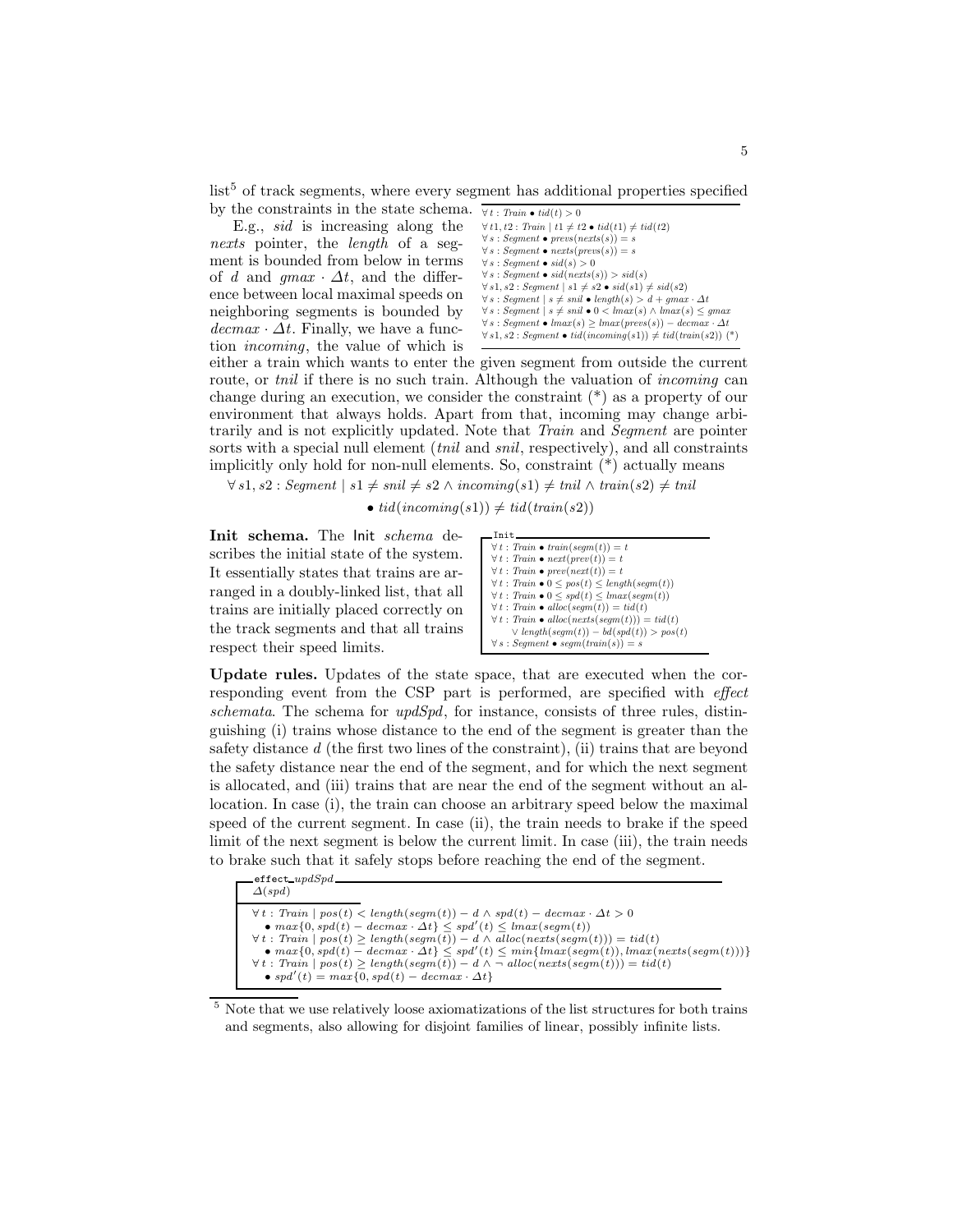#### Timed train controller.

In the DC part of a specification, real-time constraints are specified: A second, timed controller Train (for one train only) interacts with the RBC



<span id="page-6-1"></span>Fig. 3. Structural overview

controller, which is presented in the overview of the case study in Fig. [3.](#page-6-1) The train controller Train consists of three timed components running in parallel. The first updates the train's position. This component contains e.g. the DC formula

 $\neg (true \cap \downarrow updPos \cap (\ell < \Delta t) \cap \downarrow updPos \cap true),$ 

that specifies a lower time bound  $\Delta t$  on  $\mu p dPos$  events. The second component checks periodically whether the train is beyond the safety distance to the end of the segment. Then, it starts braking within a short reaction time. The third component requests an extension of the movement authority from the RBC, which may be granted or rejected. The full train controller can be found in  $[8]$ .

#### <span id="page-6-0"></span>3 Modular Verification

In this section, we combine two approaches for the verification of safety properties of COD specifications:

- We introduce the invariant checking approach and present decidability results for local theory extensions that imply decidability of the invariant checking problem for a large class of parameterized systems.
- We illustrate how we can combine this invariant checking for the RBC specification with a method for model checking of real-time properties (introduced in [\[19\]](#page-16-9)) for the COD specification for a single train Train.

Formally, our approach works on a *transition constraint system* (TCS) obtained from the COD specification by an automatic translation (see [\[9\]](#page-16-6)) which is guaranteed to capture the defined semantics of COD (as defined in [\[11\]](#page-16-5)).

**Definition 1.** *The tuple*  $T = (V, \Sigma, (Init), (Update))$  *is a transition constraint* system*, which specifies: the variables (V ) and function symbols (*Σ*) whose values may change over time; a formula* (Init) *specifying the properties of initial states; and a formula* (Update) *which specifies the transition relation in terms of the values of variables*  $x \in V$  *and function symbols*  $f \in \Sigma$  *before a transition and their values (denoted*  $x'$ *,*  $f'$ *) after the transition.* 

In addition to the TCS, we obtain a *background theory*  $\mathcal T$  from the specification, describing properties of the used data structures and system parameters that do not change over time. Typically,  $\mathcal T$  consists of a family of standard theories (like the theory of real numbers), axiomatizations for data structures, and constraints on system parameters. In what follows  $\phi = \tau \psi$  denotes logical entailment and means that every model of the theory  $\mathcal T$  which is a model of  $\phi$  is also a model for  $\psi$ . We denote false by  $\bot$ , so  $\phi \models \tau \bot$  means that  $\phi$  is unsatisfiable w.r.t.  $\mathcal{T}$ .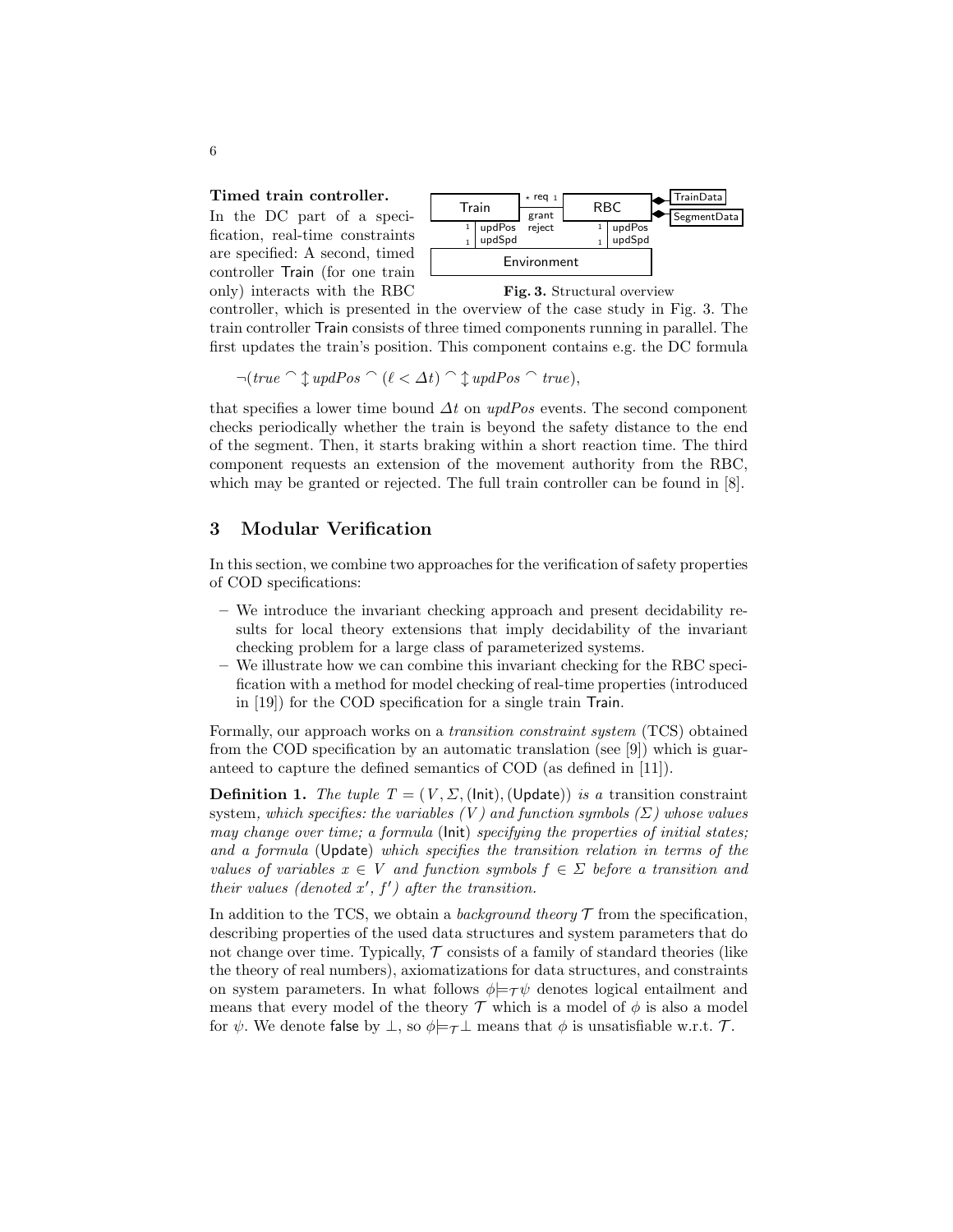#### <span id="page-7-2"></span>3.1 Verification Problems

We consider the problem of *invariant checking* of safety properties.<sup>[6](#page-7-0)</sup> To show that a safety property, represented as a formula (Safe), is an invariant of a TCS *T* (for a given background theory  $\mathcal{T}$ ), we need to identify an *inductive invariant* (Inv) which strengthens (Safe), i.e., we need to prove that

- (1) (Inv)  $\models$   $\tau$  (Safe),
- (2) (lnit)  $\models$   $\tau$  (lnv), and
- (3) (lnv)  $\wedge$  (Update)  $\models_{\mathcal{T}}$  (lnv'), where (lnv') results from (lnv) by replacing each  $x \in V$  by  $x'$  and each  $f \in \Sigma$  by  $f'$ .

Lemma 2. *If* (Inv),(Init) *and* (Update) *belong to a class of formulae for which the entailment problems w.r.t.* T *above are decidable then the problem of checking that* (Inv) *is an invariant of T (resp. T satisfies the property* (Safe)*) is decidable.*

We use this result in a verification-design loop as follows: We start from a specification written in COD. We use a translation to TCS and check whether a certain formula (Inv) (usually a safety property) is an inductive invariant.

- (i) If invariance can be proved, safety of the system is guaranteed.
- (ii) If invariance cannot be proved, we have the following possibilities:
- 1. Use a specialized prover to construct a counterexample (model in which the property (Inv) is not an invariant) which can be used to find errors in the specification and/or to strengthen the invariant<sup>[7](#page-7-1)</sup>.
- 2. Using results in [\[25\]](#page-16-10) we can often derive additional (weakest) constraints on the parameters which guarantee that Inv is an invariant.

Of course, the decidability results for the theories used in the description of a system can be also used for checking consistency of the specification.

If a TCS models a system with a parametric number of components, the formulae in problems  $(1)$ – $(3)$  may contain universal quantifiers (to describe properties of all components), hence standard SMT methods – which are only complete for ground formulae – do not yield decision procedures. In particular, for  $(ii)(1,2)$ and for consistency checks we need possibilities of reliably detecting satisfiability of sets of universally quantified formulae for which standard SMT solvers cannot be used. We now present situations in which this is possible.

#### <span id="page-7-3"></span>3.2 Modularity in Automated Reasoning: Decision Procedures

We identify classes of theories for which invariant checking (and bounded model checking) is decidable. Let  $\mathcal{T}_0$  be a theory with signature  $\Pi = (S_0, \Sigma_0, \text{Pred})$ , where  $S_0$  is a set of sorts, and  $\Sigma_0$  and Pred are sets of function resp. predicate symbols. We consider extensions of  $\mathcal{T}_0$  with new function symbols in a set  $\Sigma$ , whose properties are axiomatized by a set  $K$  of clauses.

 $6$  We can address bounded model checking problems in a similar way, cf. [\[15](#page-16-11)[,9](#page-16-6)[,13\]](#page-16-12).

<span id="page-7-1"></span><span id="page-7-0"></span><sup>7</sup> This last step is the only part which is not fully automatized. For future work we plan to investigate possibilities of automated invariant generation or strengthening.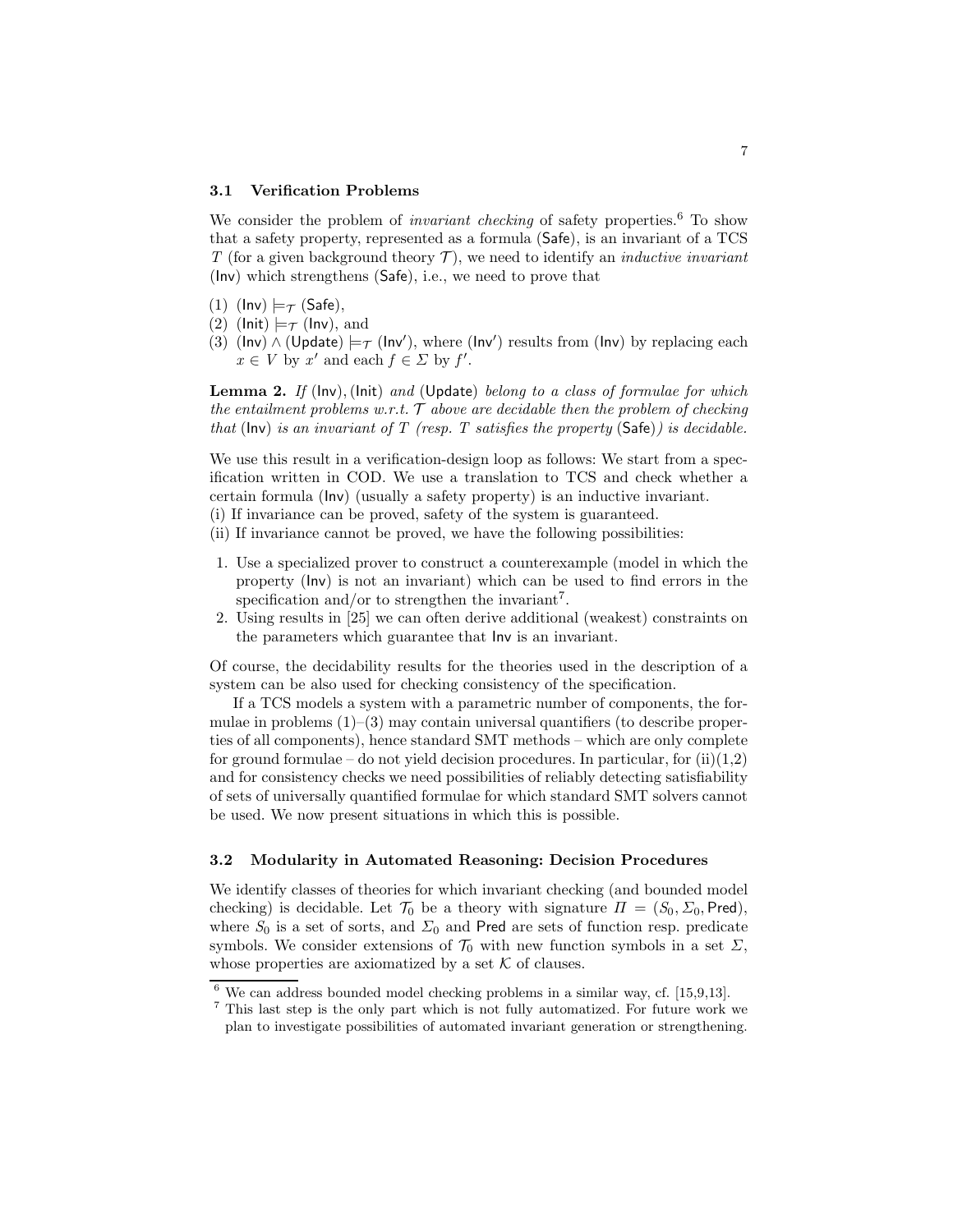Local theory extensions. We are interested in theory extensions in which for every set *G* of ground clauses we can effectively determine a finite (preferably small) set of instances of the axioms  $K$  sufficient for checking satisfiability of *G* without loss of completeness. If *G* is a set of  $\Pi^c$ -clauses (where  $\Pi^c$  is the extension of  $\Pi$  with constants in a set  $\Sigma_c$ , we denote by  $\mathsf{st}(\mathcal{K}, G)$  the set of ground terms starting with a  $\Sigma$ -function symbol occurring in  $K$  or  $G$ , and by  $\mathcal{K}[G]$  the set of instances of  $\mathcal K$  in which the terms starting with  $\Sigma$ -functions are in  $st(\mathcal{K}, G)$ .  $\mathcal{T}_0 \cup \mathcal{K}$  is a *local extension* of  $\mathcal{T}_0$  [\[23\]](#page-16-13) if the following condition holds:

<span id="page-8-1"></span>(Loc) For every set *G* of ground clauses,  $G \models_{\mathcal{T}_0 \cup \mathcal{K}} \bot$  iff  $\mathcal{K}[G] \cup G \models_{\mathcal{T}_0^{\Sigma}} \bot$ 

where  $\mathcal{T}_0^{\Sigma}$  is the extension of  $\mathcal{T}_0$  with the free functions in  $\Sigma$ . We can define *stable locality* (SLoc) in which we use the set  $\mathcal{K}^{[G]}$  of instances of K in which the variables below  $\Sigma$ -functions are instantiated with terms in  $\mathsf{st}(\mathcal{K}, G)$ . In local theory extensions, sound and complete hierarchical reasoning is possible.

**Theorem 3** ([\[23\]](#page-16-13)). *With the notations introduced above, if*  $\mathcal{T}_0 \subseteq \mathcal{T}_0 \cup \mathcal{K}$  *satisfies condition* ((S)Loc) *then the following are equivalent to G*  $\models_{\mathcal{T}_0\cup\mathcal{K}}\bot$ *:* 

- *(1)*  $\mathcal{K}$  ∗[*G*]∪*G*  $\models$ <sub> $\mathcal{T}^{\Sigma}_{0}$  ⊥  $(\mathcal{K}$  ∗[*G*] *is*  $\mathcal{K}[G]$  *for local;*  $\mathcal{K}^{[G]}$  *for stably local extensions*).</sub>
- $(2)$  K<sub>0</sub>∪*G*<sub>0</sub>∪*D*  $\models$ <sup>*T*<sub>*G*</sub><sup>*C*</sup><sub>*L*</sub>, where K<sub>0</sub>∪*G*<sub>0</sub>∪*D* is obtained from K\*[*G*]∪*G* by intro-</sup> *ducing (bottom-up) new constants*  $c_t$  *<i>for subterms t* =  $f(g_1, \ldots, g_n)$  *with*  $f \in \Sigma$ ,  $g_i$  ground  $\Sigma_0 \cup \Sigma_c$ -terms; replacing the terms with the corresponding *constants; and adding the definitions*  $c_t \approx t$  *to the set D. (3)*  $K_0 \cup G_0 \cup N_0 \models \tau_0 \bot$ *, where*

<span id="page-8-2"></span>
$$
N_0 = \{ \bigwedge_{i=1}^n c_i \approx d_i \rightarrow c = d \mid f(c_1, \ldots, c_n) \approx c, f(d_1, \ldots, d_n) \approx d \in D \}.
$$

The hierarchical reduction method is implemented in the system H-PILoT [\[14\]](#page-16-14).

Corollary 4 ([\[23\]](#page-16-13)). *If the theory extension*  $\mathcal{T}_0 \subseteq \mathcal{T}_1$  *satisfies* ((S)Loc) *then satisfiability of sets of ground clauses G w.r.t.*  $\mathcal{T}_1$  *is decidable if*  $\mathcal{K} \ast [G]$  *is finite and*  $\mathcal{K}_0 \cup G_0 \cup N_0$  *belongs to a decidable fragment*  $\mathcal{F}$  *of*  $\mathcal{T}_0$ *. Since the size of*  $\mathcal{K}_0 \cup G_0 \cup N_0$ *is polynomial in the size of G (for a given* K*), locality allows us to express the complexity of the ground satisfiability problem w.r.t.*  $\mathcal{T}_1$  *as a function of the complexity of the satisfiability of*  $F$ *-formulae w.r.t.*  $T_0$ *.* 

#### <span id="page-8-3"></span>3.3 Examples of Local Theory Extensions

We are interested in reasoning efficiently about data structures and about updates of data structures. We here give examples of such theories.

Update axioms. In [\[13\]](#page-16-12) we show that update rules Update( $\Sigma$ ,  $\Sigma'$ ) which describe how the values of the *Σ*-functions change, depending on a set  $\{\phi_i \mid i \in I\}$ of mutually exclusive conditions, define local theory extensions.

<span id="page-8-0"></span>**Theorem 5** ([\[13\]](#page-16-12)). Assume that  $\{\phi_i \mid i \in I\}$  are formulae over the base signa*ture such that*  $\phi_i(\overline{x}) \wedge \phi_j(\overline{x}) \models_{\mathcal{T}_0} \bot$  *for*  $i \neq j$ *, and that*  $s_i, t_i$  *are (possibly equal)*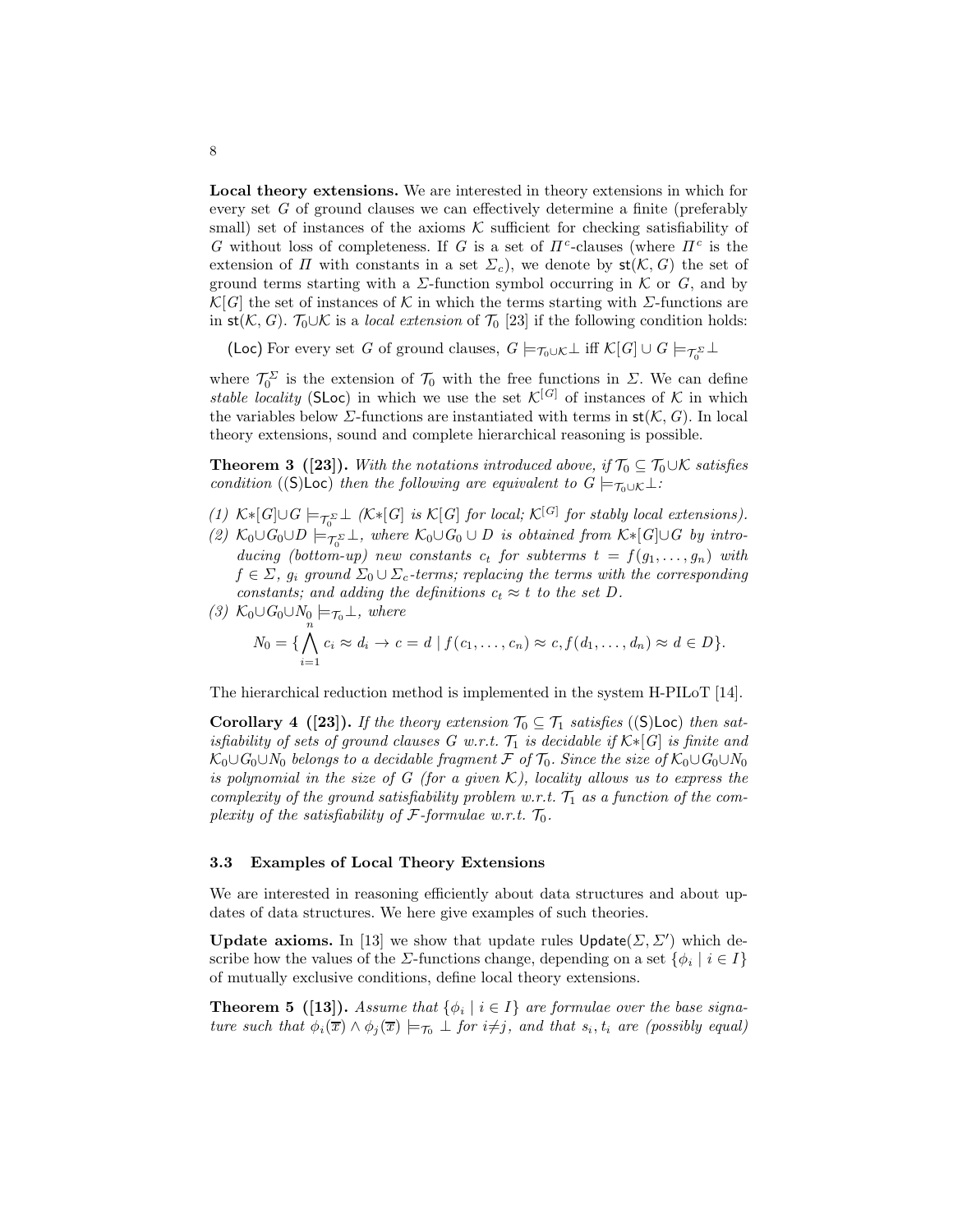*terms over the signature*  $\Sigma$  *such that*  $\mathcal{T}_0 \models \forall \overline{x}(\phi_i(\overline{x}) \rightarrow s_i(\overline{x}) \leq t_i(\overline{x}))$  *for all i*  $\in I$ *. Then the extension of*  $\mathcal{T}_0$  *with axioms of the form*  $\text{Def}(f)$  *is local.* 

$$
\mathsf{Def}(f) \qquad \forall \overline{x}(\phi_i(\overline{x}) \to s_i(\overline{x}) \le f(\overline{x}) \le t_i(\overline{x})) i \in I.
$$

Data structures. Numerous locality results for data structures exist, e.g. for fragments of the theories of arrays [\[6](#page-15-5)[,13\]](#page-16-12), and pointers [\[18,](#page-16-15)[13\]](#page-16-12). As an illustration – since the model we used in the running example involves a theory of linked data structures – we now present a slight extension of the fragment of the theory of pointers studied in [\[18,](#page-16-15)[13\]](#page-16-12), which is useful for modeling the track topologies and successions of trains on these tracks. We consider a set of pointer sorts  $P = \{p_1, \ldots, p_n\}$  and a scalar sort s.<sup>[8](#page-9-0)</sup> Let  $(\Sigma_s, Pred_s)$  be a scalar signature, and let  $\Sigma_P$  be a set of function symbols with arguments of pointer sort consisting of sets  $\Sigma_{\overline{p}\to s}$  (the family of functions of arity  $\overline{p}\to s$ ), and  $\Sigma_{\overline{p}\to p}$  (the family of functions of arity  $\overline{p} \rightarrow p_i$ ). (Here  $\overline{p}$  is a tuple  $p_{i_1} \dots p_{i_k}$  with  $k \geq 0$ .) We assume that for every pointer sort  $p \in P$ ,  $\Sigma_P$  contains a constant null<sub>p</sub> of sort p.

*Example 6.* The fact that we also allow scalar fields with more than one argument is very useful because it allows, for instance, to model certain relationships between different nodes. Examples of such scalar fields could be:

- $-$  distance( $p, q$ ) associates with non-null  $p, q$  of pointer type a real number;
- reachable( $p, q$ ) associates with non-null  $p, q$  of pointer type a boolean value (true (1) if  $q$  is reachable from  $p$  using the next functions, false (0) otherwise).

Let  $\Sigma = \Sigma_P \cup \Sigma_s$ . In addition to allowing several pointer types and functions of arbitrary arity, we loosen some of the restrictions imposed in [\[18,](#page-16-15)[13\]](#page-16-12).

**Definition 7.** An extended pointer clause *is a formula of form*  $\forall \bar{p}$ *,* ( $\mathcal{E} \lor \varphi$ )( $\bar{p}$ )*, where*  $\bar{p}$  *is a set of pointer variables including all free variables of*  $\mathcal{E}$  *and*  $\varphi$ *, and:* 

- *(1)* E *consists of disjunctions of pointer equalities, and has the property that for every term t* =  $f(t_1, \ldots, t_k)$  *with*  $f \in \Sigma_P$  *occurring in*  $\mathcal{E} \vee \varphi$ ,  $\mathcal{E}$  *contains an atom of the form t'* = null<sub>p</sub> *for every proper subterm (of sort* p) *t' of t*;
- $(2)$   $\varphi$  *is an arbitrary formula of sort* **s**.

 $\mathcal E$  and  $\varphi$  *may additionally contain free scalar and pointer constants, and*  $\varphi$  *may contain additional quantified variables of sort* s*.*

**Theorem 8.** Let  $\Sigma = \Sigma_P \cup \Sigma_s$  be a signature as defined before. Let  $\mathcal{T}_s$  be a *theory of scalars with signature*  $\Sigma_s$ . Let  $\Phi$  *be a set of*  $\Sigma$ -extended pointer clauses. *Then, for every set G of ground clauses over an extension*  $\Sigma^c$  *of*  $\Sigma$  *with constants in a countable set c the following are equivalent:*

- *(1) G* is unsatisfiable w.r.t.  $\Phi \cup \mathcal{T}_s$ ;
- *(2)*  $\Phi^{[G]}$ ∪*G* is an unsatisfiable set of clauses in the disjoint combination  $\mathcal{T}_s \cup \mathcal{EQ}_P$ *of*  $\mathcal{T}_s$  *and*  $\mathcal{EQ}_P$ *, the many-sorted theory of pure equality over pointer sorts,*

<span id="page-9-0"></span><sup>&</sup>lt;sup>8</sup> We assume that we only have one scalar sort for simplicity of presentation; the scalar theory can itself be an extension or combination of theories.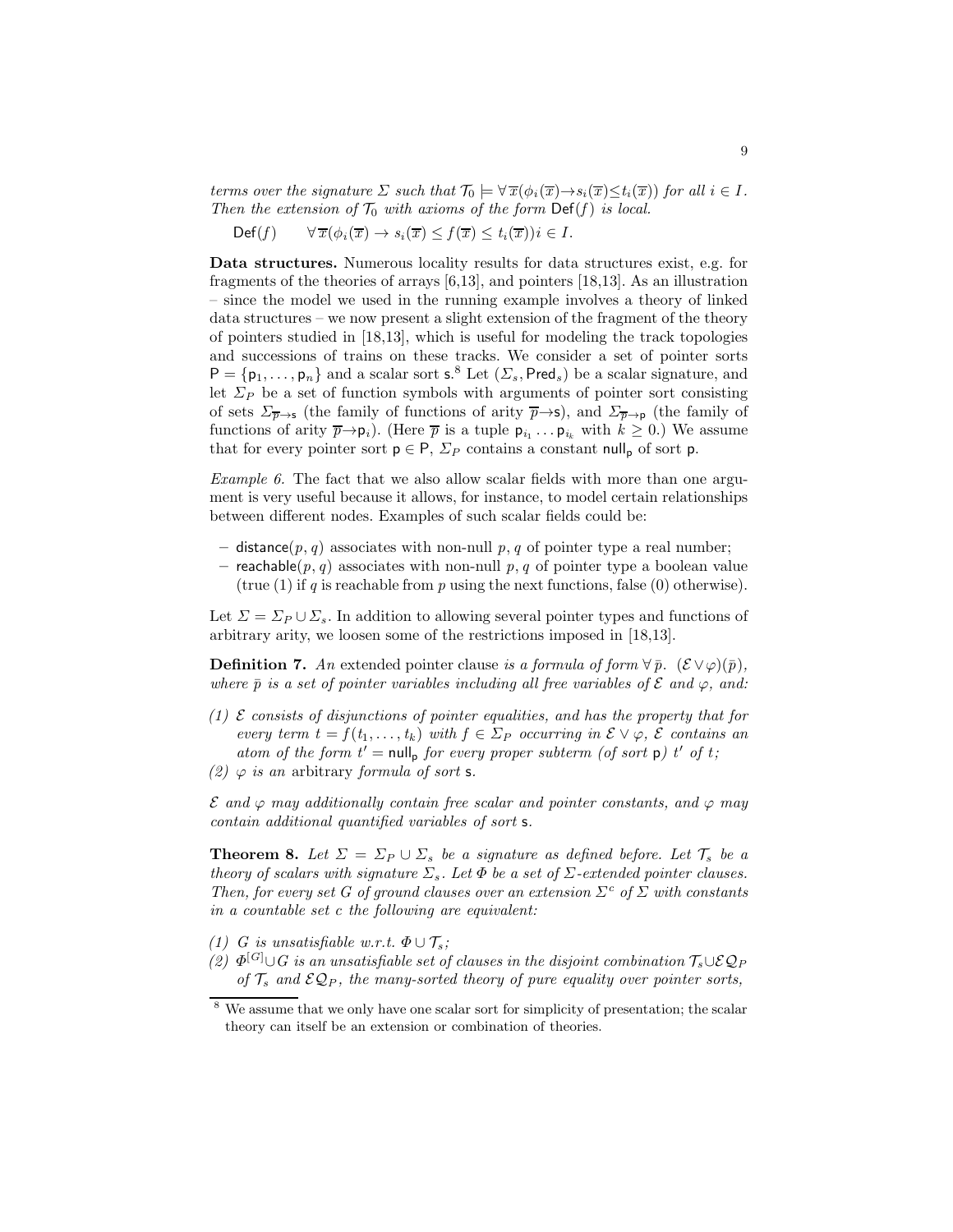where  $\Phi^{[G]}$  consists of all instances of  $\Phi$  in which the universally quantified vari*ables of pointer type occurring in* Φ *are replaced by ground terms of pointer type in the set*  $\mathsf{st}(\Phi, G)$  *of all ground terms of sort p occurring in*  $\Phi$  *or in G.* 

The proof is similar to that in [\[13\]](#page-16-12). H-PILoT can be used as a decision procedure for this theory of pointers – if the theory of scalars is decidable – and for any extension of this theory with function updates in the fragment in Thm. [5.](#page-8-0)

*Example 9.* Let  $P = \{ \text{sg}(segment), \text{t}(train) \}$ , and let next<sub>t</sub>, prev<sub>t</sub>:  $\text{t} \rightarrow \text{t}$ , and  ${\sf next}_{\sf s}, {\sf prev}_{\sf s}: {\sf sg} \to {\sf sg}, \text{ and } {\sf train}: {\sf sg} \to {\sf t}, \text{segm}: {\sf t} \to {\sf sg}, \text{ and } {\sf functions} \text{ of scalar}$ sort as listed at the beginning of Sect. [2.1.](#page-3-4) All axioms describing the background theory and the initial state in Sect. [2.1](#page-3-4) are expressed by extended pointer clauses. The following formula expressing a property of reachability of trains can be expressed as a pointer clause:

 $\forall p, q(p \neq \text{null}_t \land q \neq \text{null}_t \land \text{next}_t(q) \neq \text{null}_t \rightarrow (\text{reachable}(p, q) \rightarrow \text{reachable}(p, \text{next}_t(q))).$ 

<span id="page-10-0"></span>Decidability for verification. A direct consequence of Thm. [3](#page-8-1) and Cor. [4](#page-8-2) is the following decidability result for invariant checking:

**Corollary 10** ([\[25\]](#page-16-10)). Let T be the transition constraint system and  $\mathcal{T}$  be the *background theory associated with a specification. If the update rules* Update *and the invariant property* Inv *can be expressed as sets of clauses which define a chain*  $\sigma f$  *local theory extensions*  $\mathcal{T} \subseteq \mathcal{T} \cup \text{Inv}(\overline{x}, \overline{f}) \subseteq \mathcal{T} \cup \text{Inv}(\overline{x}, \overline{f}) \cup \text{Update}(\overline{x}, \overline{x}', \overline{f}, \overline{f}')$ *then checking whether a formula is an invariant is decidable.*

In this case we can use H-PILoT as a decision procedure (and also to construct a model in which the property Inv is not an invariant). We can also use results from [\[25\]](#page-16-10) to derive additional (weakest) constraints on the parameters which guarantee that Inv is an invariant.

#### 3.4 Example: Verification of the Case Study

We demonstrate how the example from Sect. [1](#page-1-0) can be verified by using a combination of the invariant checking approach presented in Sect. [3.1](#page-7-2) and a model checking approach for timing properties. This combination is necessary because the example contains both the RBC component with its discrete updates, and the train controller Train with real-time safety properties. Among other things, the specification of the RBC assumes that the train controllers always react in time to make the train brake before reaching a critical position.

Using the modularity of COD, we can separately use the invariant checking approach to verify the RBC for a parametric number of trains, and the approach for model checking DC formulae to verify that every train satisfies the timing assumptions made in the RBC specification.

Verification of the RBC. The verification problems for the RBC are satisfiability problems containing universally quantified formulae, hence cannot be decided by standard methods of reasoning in combinations of theories. Instead, we use the hierarchical reasoning approach from Sect. [3.2.](#page-7-3)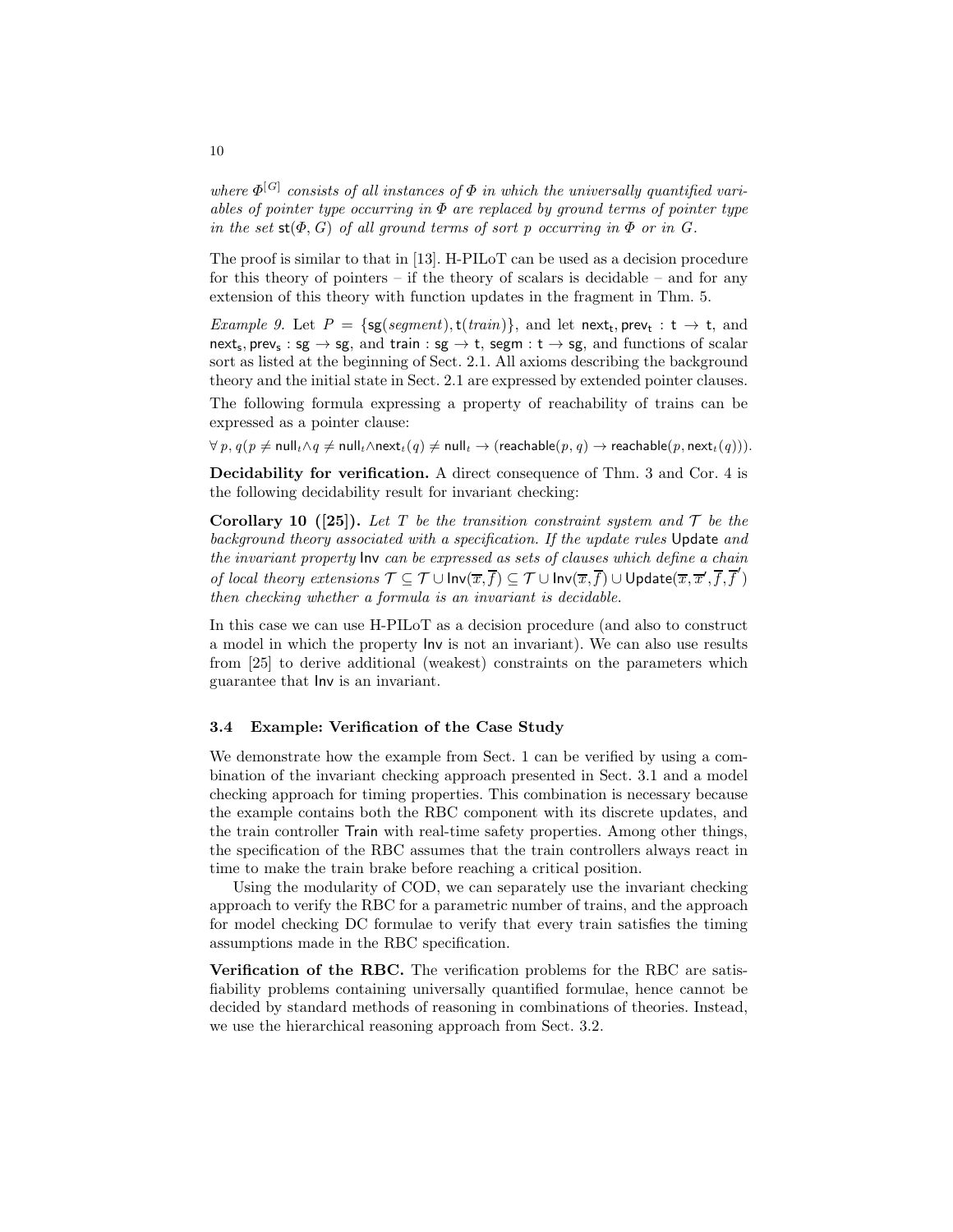*Safety properties.* As safety property for the RBC we want to prove that we never have two trains on the same segment:

 $(Safe) := \forall t_1, t_2 : Train. t_1 \neq t_2 \rightarrow id_s (seqm(t_1)) \neq id_s (seqm(t_2)).$ 

To this end, we need to find a formula (Inv) such that we can prove

- (1) (Inv)  $\cup \neg$  (Safe)  $\models \tau \bot$ ,
- (2) (Init)  $\cup \neg$ (Inv)  $\models \tau \bot$ , and
- $(3)$  (Inv) ∪ (Update) ∪ ¬(Inv')  $\models$   $\tau \perp$ ,

where (Update) is the update formula associated with the transition relation obtained by translating the COD specification into TCS [\[11,](#page-16-5)[9\]](#page-16-6), and (Init) consists of the constraints in the Init schema. The background theory  $\mathcal T$  is obtained from the state schema of the OZ part of the specification: it is the combination of the theories of real numbers and integers, together with function and constant symbols satisfying the constraints given in the state schema.

Calling H-PILoT on problem (3) with  $(\text{Inv}) = (\text{Safe})$  shows us that  $(\text{Safe})$ is not inductive over all transitions. Since we expect the updates to preserve the well-formedness properties in (Init), we tried to use this as our invariant, but with the same result. However, inspection of counterexamples provided by H-PILoT allowed us to identify the following additional constraints needed to make the invariant inductive:

 $(\text{Ind}_1) := \forall t : Train. pc \neq InitState \land alloc(nexts(seqm(t))) \neq tid(t)$  $\rightarrow$  length(segm(t)) – bd(spd(t)) > pos(t) + spd(t)  $\cdot \Delta t$  $(Ind_2) := \forall t : Train. pc \neq InitState \land pos(t) \geq length(segm(t)) - d$  $\rightarrow spd(t) \leq lmax(nexts(segm(t)))$ 

The program counter *pc* is introduced in the translation process from COD to TCS and we use the constraint  $pc \neq \text{InitState}$  to indicate that the system is not in its initial location. Thus, define (lnv) as the conjunction (lnit)  $\wedge$  (lnd<sub>1</sub>)  $\wedge$  $(Ind<sub>2</sub>)$ . Now, all of the verification tasks above can automatically be proved using Syspect and H-PILoT, in case (3) after splitting the problem into a number of sub-problems. To ensure that our system is not trivially safe because of inconsistent assumptions, we also check for consistency of  $\mathcal{T}$ , (lnv) and (Update). Since by Thm. [5](#page-8-0) all the update rules in the RBC specification define local theory extensions, and the axioms specifying properties of the data types are extended pointer clauses, by Cor. [10](#page-10-0) we obtain the following decidability result.

Corollary 11. *Checking properties (1)–(3) is decidable for all formulae* Inv *expressed as sets of extended pointer clauses with the property that the scalar part belongs to a decidable fragment of the theory of scalars.*

*Topological invariants.* We also considered certain topological invariants of the system – e.g. that if a train *t* is inserted between trains  $t_1$  and  $t_2$ , the next and prev links are adjusted properly, and if a train leaves a track then its next<sub>t</sub> and  $\mathsf{prev}_t$  links become null. We also checked that if certain reachability conditions – modeled using a binary transitive function reachable with Boolean output which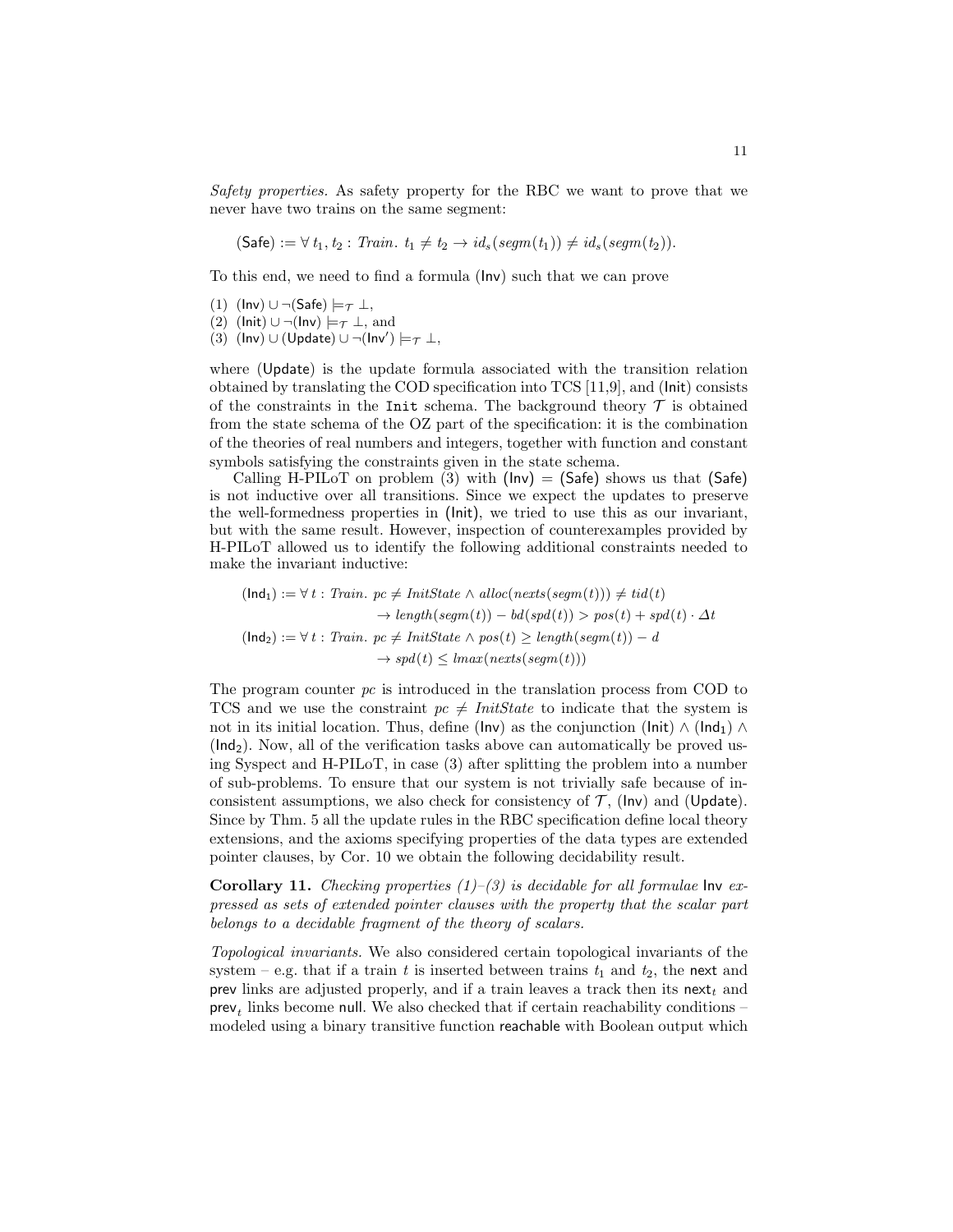is updated when trains enter or leave the line track – are satisfied before an insertion/removal of trains then they are satisfied also after. We cannot include these examples in detail here; they will be presented in a separate paper.

Verification of the timed train controller. Using the model checking approach from [\[19\]](#page-16-9), we can automatically prove real-time properties of COD specifications. In this case, we use the approach only on the train controller part Train (Fig. [3\)](#page-6-1). We show that the safety distance *d* and the braking distance *bd* postulated in the RBC controller model can actually be achieved by trains that comply with the train specification. That is, we prove that (for an arbitrary train) the train position *curPos* is never beyond its movement authority *ma*:

 $(Safe<sub>T</sub>) := \neg \Diamond (curPos > ma).$ 

Safety of the overall system. The safety property for trains  $(Safe_T)$  implies that train controllers satisfying the specification also satisfy the timing assumptions made implicitly in the RBC controller. Compositionality of COD guarantees [\[11\]](#page-16-5) that it is sufficient to verify these components separately. Thus, by additionally proving that (Inv) is a safety invariant of the RBC, we have shown that the system consisting of a combination of the RBC controller and arbitrarily many train controllers is safe.

#### <span id="page-12-0"></span>4 Modular Verification for Complex Track Topologies

We now consider a complex track as described in Fig. [1.](#page-3-1) Assume that the track can be modeled as a directed graph  $G = (V, E)$  with the following properties:

- (i) The graph *G* is acyclic (the rail track does not contain cycles);
- (ii) The in-degree of every node is at most 2 (at every point at which two lines meet, at most two linear tracks are merged).

Theorem 12. *For every track topology satisfying conditions (i) and (ii) above we can find a decomposition*  $\mathcal{L} = \{$ **Itrack**<sub>i</sub>  $\mid i \in I$  *into linear tracks such that*  $if (x, y) \in E$  then  $y = \text{next}^{\text{ltrack}_i}_{s}(x)$  for some  $i \in I$  and for every ltrack  $\in \mathcal{L}$ *identifiers are increasing w.r.t.* next<sup>1</sup>/<sub>s</sub><sup>track</sup>.

We assume that for each linear track ltrack we have one controller *RBC*ltrack which uses the control protocol described in Sect. [2.1,](#page-3-4) where we label the functions describing the train and segment succession using indices (e.g. we use  $\text{next}^{\text{track}}_t$ , prev $^{\text{track}}_t$  for the successor/predecessor of a train on ltrack, and  $\text{next}^{\text{track}}_s$ ,  $prev_s^{track}$  for the successor/predecessor of a segment on ltrack. Assume that these controllers are compatible on their common parts, i.e. (1) if two tracks track<sub>1</sub>, track<sub>2</sub> have a common subtrack track<sub>3</sub> then the corresponding fields agree, i.e. whenever  $s$ ,  $\mathsf{next}_{s}^{\mathsf{track}_i}(s)$  are on  $\mathsf{track}_3$ ,  $\mathsf{next}_{s}^{\mathsf{track}_1}(s) = \mathsf{next}_{s}^{\mathsf{track}_2}(s) = \mathsf{next}_{s}^{\mathsf{track}_3}(s)$ (the same for  $\mathsf{prev}_s$ , and for  $\mathsf{next}_t$ ,  $\mathsf{prev}_t$  on the corresponding tracks); (2) the up-date rules are compatible for trains jointly controlled.<sup>[9](#page-12-1)</sup> Under these conditions,

<span id="page-12-1"></span><sup>&</sup>lt;sup>9</sup> We also assume that all priorities of the trains on the complex track are different.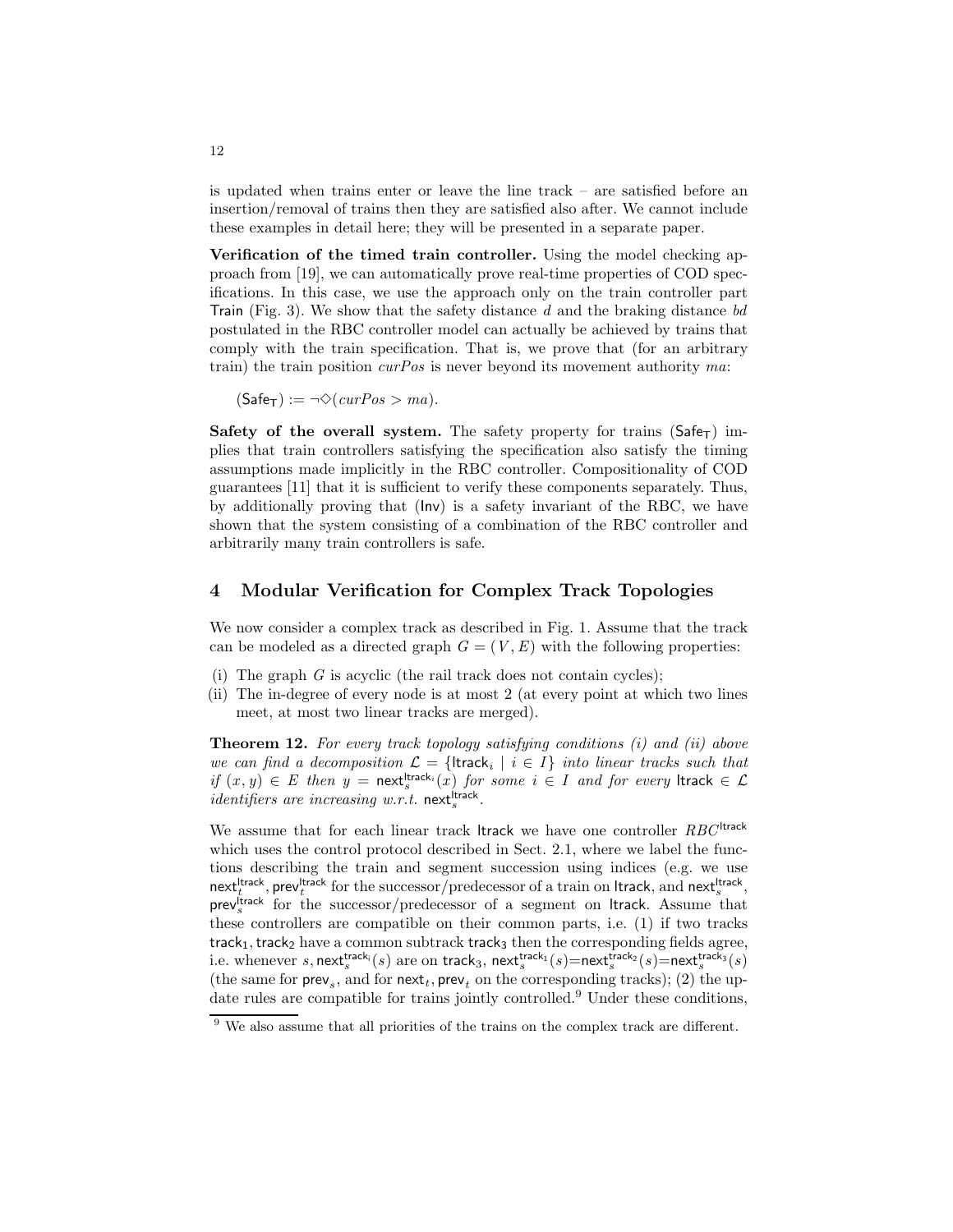

<span id="page-13-1"></span>proving safety for the complex track can be reduced to checking safety of linear train tracks with incoming and outgoing trains (for details cf. [\[8\]](#page-16-8)).

**Lemma 13.** *A state s of the system is a model*  $(P_t, P_s, \mathbb{R}, \mathbb{Z}, \{\text{next}^\text{track}, \text{prev}^\text{track}, \}$ next<sup>1</sup>track, prev<sup>1</sup>track<sub>3</sub> track∈L ∪ {segm, train, pos, ...}), where all the functions rela*tivized to tracks are compatible on common subtracks. The following hold:*

- *(a) Every state s of the system of trains on the complex track restricts to a state s*ltrack *of the system of trains on its component linear track.*
- *(b)* Any family  $\{s_{\text{track}_i} \mid i \in I\}$  of states on the component tracks which agree on *the common sub-tracks can be "glued together" to a state s of the system of trains on the complex track topology.*

*(a) and (b) also hold if we consider* initial *states (i.e. states satisfying the initial conditions) and* safe *states (i.e. states satisfying the safety conditions in the invariant* Inv*). Similar properties hold for parallel actions and for transitions.*

Theorem 14. *Consider a complex track topology satisfying conditions (i)–(ii) above.* Let  $\mathcal{L} = \{$ **Itrack**<sub>i</sub>  $\mid i \in I\}$  *be its decomposition into a finite family of finite linear tracks such that for all*  $\text{trace}_1, \text{trace}_2 \in \mathcal{L}, \mathcal{L}$  *contains all their common maximal linear subtracks. Assume that the tracks* ltrack<sub>i</sub>  $\in \mathcal{L}$  *(with increasing* segment identifiers  $w.r.t.$   $next_s^{\text{track}}$ ) are controlled by controllers  $RBC^{\text{track}_i}$  *using the protocols in Sect. [2.1](#page-3-4) which synchronize on common subtracks. Then we can guarantee safety of the control protocol for the controller of the complex track obtained by interconnecting all linear track controllers*  $\{RBC^{ltrack_i} \mid i \in I\}$ .

### <span id="page-13-0"></span>5 From Specification to Verification

For the practical application of verification techniques tool support is essential. For this reason, in this section we introduce a full tool chain for automatically checking the invariance of safety properties starting from a given specification and give some experimental results for our RBC case study.

Tool chain. The tool chain is sketched in Fig. [4.](#page-13-1) In order to capture the systems we want to verify, we use the COD front-end Syspect (cf. Sect. [2\)](#page-3-0). [\[11\]](#page-16-5) defines the semantics of COD in terms of a timed automata model called Phase Event Automata (PEA). A translation from PEA into TCS is given in [\[11\]](#page-16-5), which is implemented in the PEA toolkit<sup>[10](#page-13-2)</sup> and used by Syspect.

Given an invariance property, a Syspect model can directly be exported into a TCS in the syntax of H-PILoT. If the specification's background theory consists of chains of local theory extensions, the user needs to specify via input dialog

<span id="page-13-2"></span> $^{10}$  <http://csd.informatik.uni-oldenburg.de/projects/epea.html>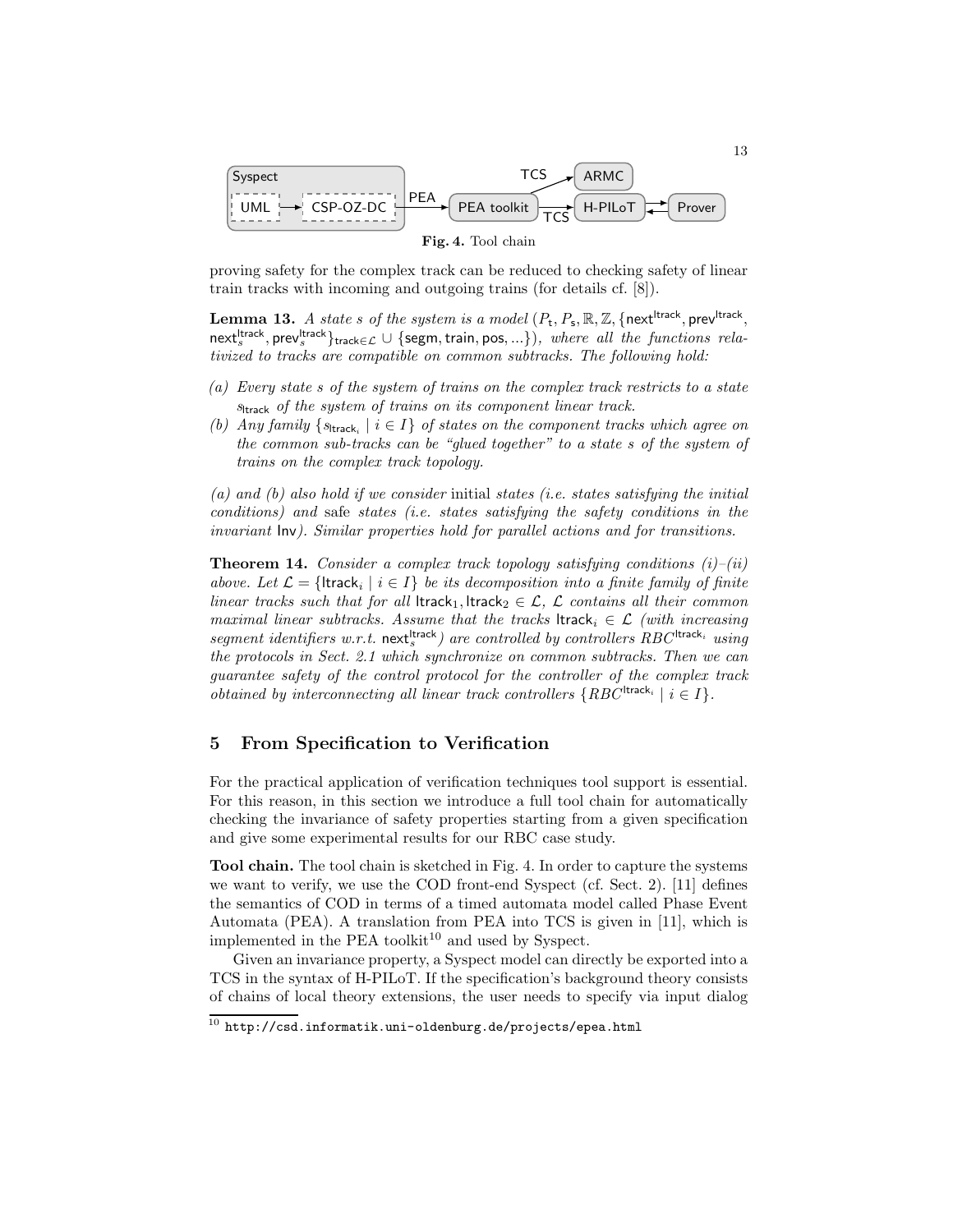(i) that the pointer extension of H-PILoT is to be used; (ii) which level of extension is used for each function symbol of the specification. With this information, our tool chain can verify invariance of a safety condition fully automatically by checking its invariance for each transition update (cf. Sect. [3.1\)](#page-7-2). Therefore, for each update, Syspect exports a file that is handed over to H-PILoT. The safety invariance is proven if H-PILoT detects the unsatisfiability of each verification task. Otherwise, H-PILoT generates a model violating the invariance of the desired property, which may be used to fix the problems in the specification.

In addition, the PEA toolkit also supports output of TCS into the input language of the abstraction refinement model checker ARMC [\[22\]](#page-16-16), which we used to verify correctness of the timed train controller from our example.

Experimental results. Table [1](#page-14-0) gives experimental results for checking the RBC controller.<sup>[11](#page-14-1)</sup> The table lists execution times for the involved tools: (sys) contains the times needed by Syspect and the PEA toolkit to write the TCS, (hpi) the time of H-PILoT to compute the reduction and to check satisfiability with Yices as back-end, (yic) the time of Yices to check the proof tasks without reductions by H-

<span id="page-14-0"></span>

|                                |     | $(sys)$ (hpi) $(yic)$ |      |  |  |
|--------------------------------|-----|-----------------------|------|--|--|
| $(\mathsf{Inv})$ unsat         |     |                       |      |  |  |
| Part 1                         | 11s | 72s                   | 52s  |  |  |
| Part 2                         | 11s | 124s                  | 131s |  |  |
| speed update                   | 11s | 8s                    | 45s  |  |  |
| (Safe) sat                     | 9s  | 8s                    | t.o. |  |  |
| Consistency                    | 13s | 3s                    | 2s   |  |  |
| (obtained on: AMD64, dual-core |     |                       |      |  |  |
| 2 GHz, 4 GB RAM)               |     |                       |      |  |  |
| <b>Table 1. Results</b>        |     |                       |      |  |  |

PILoT. Due to some semantics-preserving transformations during the translation process the resulting TCS consists of 46 transitions. Since our invariant (Inv) is too complex to be handled by the clausifier of H-PILoT, we check the invariant for every transition in two parts yielding 92 proof obligations. In addition, results for the most extensive proof obligation are stated: one part of the speed update. Further, we performed tests to ensure that the specifications are consistent.

The table shows that the time to compute the TCS is insignificant and that the overall time to verify all transition updates with Yices and H-PILoT does not differ much. On the speed update H-PILoT was 5 times faster than Yices alone. During the development of the case study H-PILoT helped us finding the correct transition invariants by providing models for satisfiable transitions. The table lists our tests with the verification of condition (Safe), which is not inductive over all transitions (cf. Sect. [3\)](#page-6-0): here, H-PILoT was able to provide a model after 8s whereas Yices detected unsatisfiability for 17 problems, returned "unknown" for 28, and timed out once (listed as (t.o) in the table). For the consistency check H-PILoT was able to provide a model after 3s, whereas Yices answered "unknown" (listed as (U)).

In addition, we used ARMC to verify the property  $(Safe<sub>T</sub>)$  of the timed train controller. The full TCS for this proof tasks comprises 8 parallel components, more than 3300 transitions, and 28 real-valued variables and clocks (so it is an infinite state system). For this reason, the verification took 26 hours (on a standard desktop computer).

<span id="page-14-1"></span> $11$  Note that even though our proof methods fully support parametric specifications, we instantiated some of the parameters for the experiments because the underlying provers Yices and ARMC do not support non-linear constraints.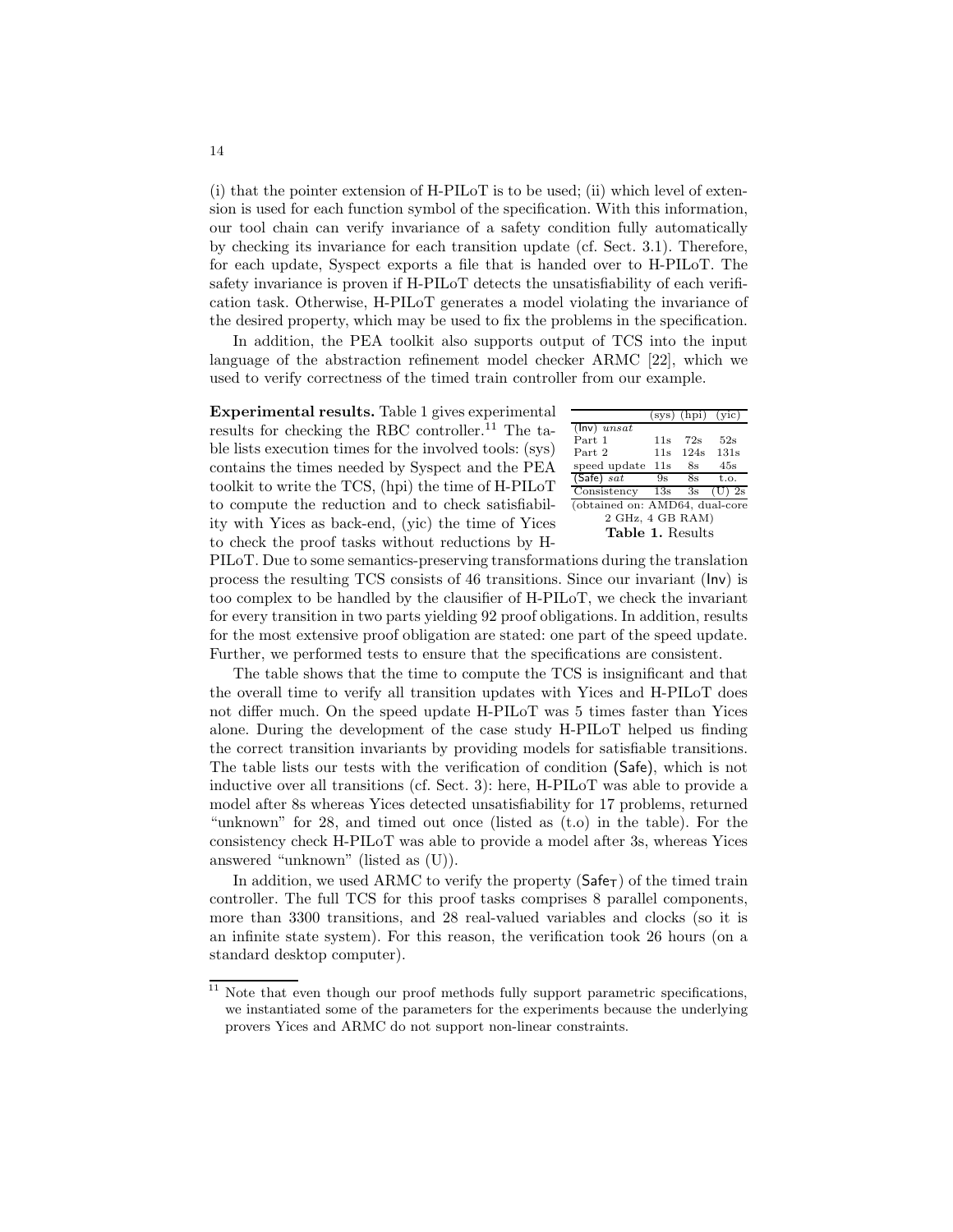### 6 Conclusion

We augmented existing techniques for the verification of real-time systems to cope with rich data structures like pointer structures. We identified a decidable fragment of the theory of pointers, and used it to model systems of trains on linear tracks with incoming and outgoing trains. We then proved that certain types of complex track systems can be decomposed into linear tracks, and that proving safety of train controllers for such complex systems can be reduced to proving safety of controllers for linear tracks. We implemented our approach in a new tool chain taking high-level specifications in terms of COD as input. To uniformly specify processes, data and time, [\[17](#page-16-17)[,4,](#page-15-6)[26\]](#page-16-18) use similar combined specification formalisms. We preferred COD due to its strict separation of control, data, and time, and its compositionality (cf. Sect. [2\)](#page-3-0), which is essential for automatic verification. There is also sophisticated tool support given by Syspect and the PEA toolkit. Using this tool chain we automatically verified safety properties of a complex case study, closing the gap between a formal high-level language and the proposed verification method for TCS. We plan to extend the case study to also consider emergency messages (like in [\[9\]](#page-16-6)), possibly coupled with updates in the track topology, or updates of priorities. Concerning the track topology, we are experimenting with more complex axiomatizations (e.g. for connectedness properties) that are not in the pointer fragment presented in Sect. [3.3;](#page-8-3) we already proved various locality results. We also plan to study possibilities of automated invariant generation in such parametric systems.

Acknowledgments. Many thanks to Werner Damm, Ernst-Rüdiger Olderog and the anonymous referees for their helpful comments.

### <span id="page-15-3"></span>References

- 1. Abdulla, P.A., Delzanno, G., Rezine, A.: Approximated parameterized verification of infinite-state processes with global conditions. Form. Method Syst. Des. 34(2), 126–156 (2009)
- <span id="page-15-0"></span>2. Abdulla, P.A., Jonsson, B.: Verifying networks of timed processes. In: Steffen, B. (ed.) TACAS'98. LNCS, vol. 1384, pp. 298–312. Springer, Heidelberg (1998)
- <span id="page-15-2"></span>3. Abdulla, P.A., Jonsson, B., Nilsson, M., Saksena, M.: A survey of regular model checking. In: Gardner, P., Yoshida, N. (eds.) CONCUR'04. LNCS, vol. 3170, pp. 35–48. Springer, Heidelberg (2004)
- <span id="page-15-6"></span>4. Abrial, J.R., Mussat, L.: Introducing dynamic constraints in B. In: Bert, D. (ed.) B'98. LNCS, vol. 1393, pp. 83–128. Springer, Heidelberg (1998)
- <span id="page-15-1"></span>5. Arons, T., Pnueli, A., Ruah, S., Xu, J., Zuck, L.D.: Parameterized verification with automatically computed inductive assertions. In: Berry, G., Comon, H., Finkel, A. (eds.) CAV'01. LNCS, vol. 2102, pp. 221–234. Springer, Heidelberg (2001)
- <span id="page-15-5"></span>6. Bradley, A., Manna, Z., Sipma, H.: What's decidable about arrays? In: Emerson, E.A., Namjoshi, K.S. (eds.) VMCAI'06. LNCS, vol. 3855, pp. 427–442. Springer, Heidelberg (2006)
- <span id="page-15-4"></span>7. Clarke, E.M., Talupur, M., Veith, H.: Environment abstraction for parameterized verification. In: Emerson, E.A., Namjoshi, K.S. (eds.) VMCAI'06. LNCS, vol. 3855, pp. 126–141. Springer, Heidelberg (2006)